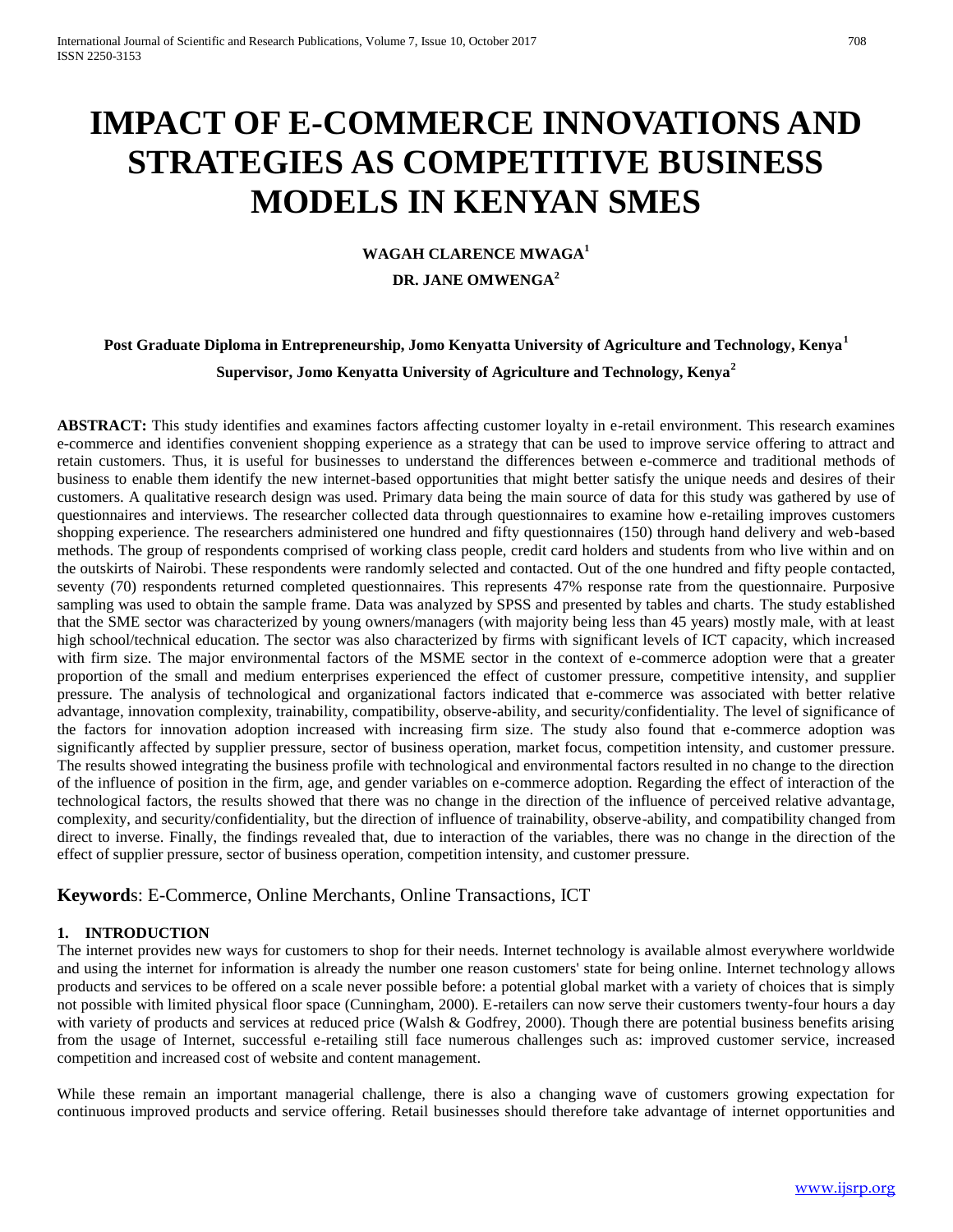build enduring customer-retailer relationship for a sustained customer loyalty. More personalized service that satisfies customers need can be developed and deployed into e-commerce environment (Windham & Orton, 2000).

Research and development in the information and communications technologies (ICT) sector is consistently making new headways and developing new products that render previous ones obsolete, and trying to keep up with the ever-changing environment is an increasing concern of developing countries. There is now sufficient and growing evidence that enterprises gain substantially from ebusiness. Fast productivity growth in industrialized countries has been largely attributed to the widespread application of ICT, creating millions of new jobs and billions of dollars in savings.

The advancement of the internet and the consequent development of electronic commerce have resulted in a dynamic operating environment where business transactions are conducted over the internet. Internet transactions are a critical element of e-commerce as business transactions such as buying and selling of products and services and communication are conducted over the internet (Janita & Chong, 2013). According to Lawrence & Tar (2010), internet transactions provide great opportunities for businesses in terms of gaining access to markets across the globe and a driver of the economy a developing country such as Kenya. The adoption of internet transactions has significantly supported the growth of businesses and holds a promise in the reduction of costs and improvements in the operational efficiency.

Due to internet transactions, relationships between the business and its customers have become closer. Electronic commerce has significantly increased interactivity within the economy and this extends even to small firms that hope to reach out to the entire world. Online transactions have increased the ability of people to communicate as well as to carry out business in virtually any location and at any time and this has eroded the geographic as well as economic boundaries.

According to UNCTAD (2016)*,* e-commerce readiness varies by region. Just over a fifth of the population in Africa uses the Internet compared to two thirds in Western Asia. While Western Asia and transition economies fare well on most indicators, credit card availability is average. Overall, Asia needs to boost Internet penetration, which currently stands at just over a third of the population, as well as the number of secure servers. In Latin America and the Caribbean, the main barriers appear to be low credit card penetration and relatively poor postal reliability. Africa ranks the lowest in all the indicators. Unless there is improvement in the underlying transaction and logistics processes, African online shopping is likely to remain confined to wealthier populations in urban areas.

In Kenya however, the situation is steadily improving. Over time and with the increased penetration of the mobile ecosystem, a new subset of e-commerce has come up. M-Commerce, which stands for Mobile Commerce, refers to the commercial transactions being conducted over cellular and mobile devices. M-commerce has created new opportunities such as the ability to purchase physical goods in a mobile online store or through mobile applications that interact closely with the physical store's point-of-sale system. This is an advantageous mechanism for commerce as it bypasses the checkout process, which includes queuing, and physically waiting to order and purchase goods.

Mobile Payments also known as mobile money, generally refer to payment services that are operated under financial regulation and performed from or via a mobile device (Ignacio & Radcliffe, 2010). These mobile payments can be integrated into the e-commerce and m-commerce platforms to provide a convenient mechanism to pay for the good and services on the online platforms. The combination of widespread cellular communication and the ability to transfer money instantly, securely, and inexpensively are together leading to enormous changes in the organization of economic activities countrywide.

According to the Communications Authority of Kenya, the Kenya's e-commerce market was worth around Ksh.4.3 billion in 2014. But with internet penetration of 82.6% and 35.5 million users, Kenya is one of the African countries best placed for a digital commerce explosion. Ksh.3billion in mobile transactions already takes place in the country each day, according to statistics from the Communications Authority. Most digital transactions in Kenya will take place via smartphones and mobile broadband because of low fixed-line and PC penetration. However, the mobile experience has improved dramatically in recent years and it has become simple and enjoyable to shop from a smartphone. With mobile money providers like M-PESA now adding APIs for smartphones to their products, they are opening up a range of new m-commerce applications and services.

This is particularly significant given the low penetration of credit and debit cards in Kenya – a factor that has inhibited e-commerce. Kenyans excluded from the formal banking system have lacked safe, easy and convenient ways to pay and be paid. According to the Financial Access National Survey of 2006, 38% of people didn't use any form of financial service; formal, semi-formal or informal prior to the launch of M-PESA while only 19% of the population had access to formal financial services. Another significant factor is the Communications Authority of Kenya's commitment to creating a robust national address system in the short to medium term. Up until now, the lack of an efficient address system has made it difficult for couriers to deliver goods bought online to their customers' hands.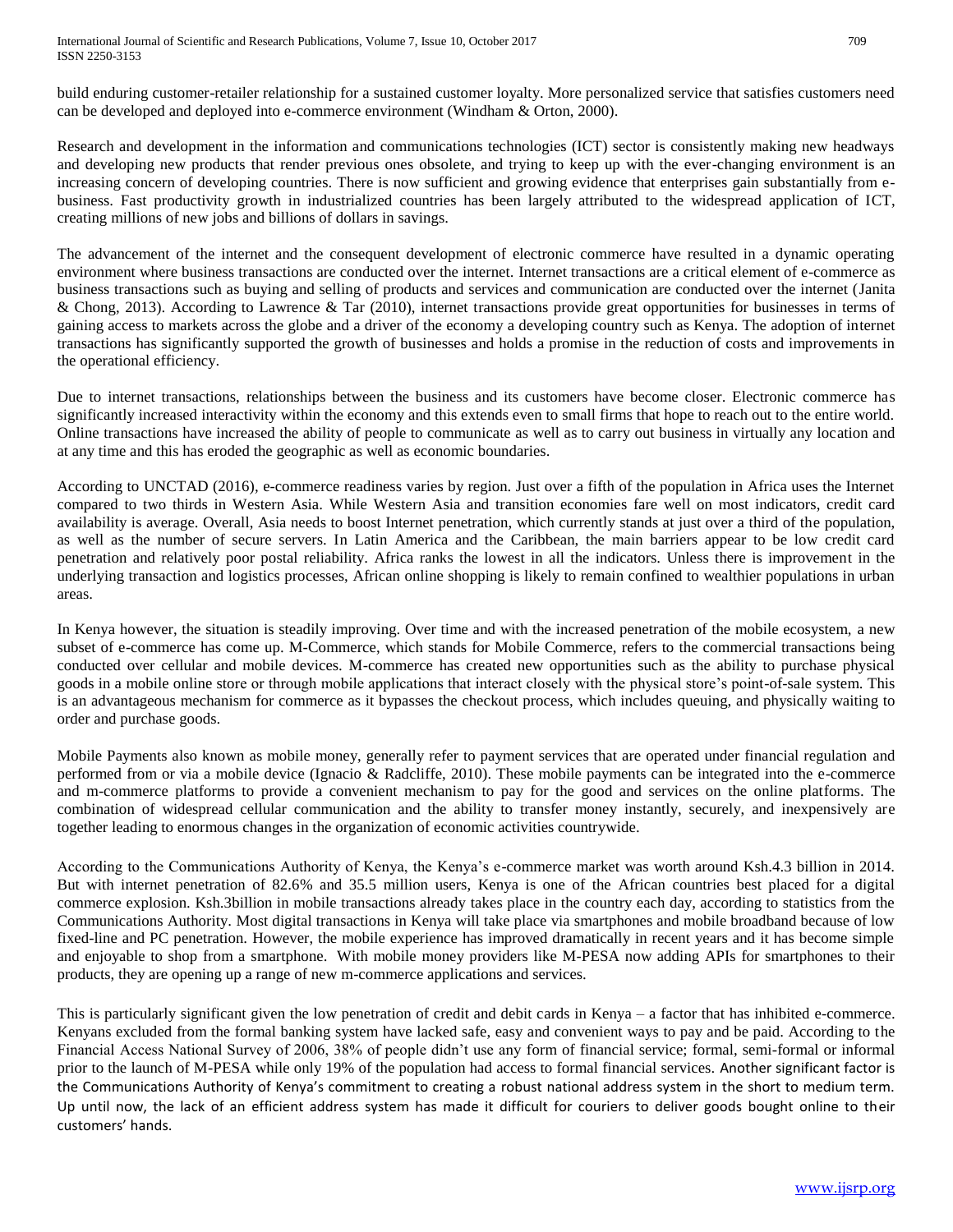With growing competition and increased level of customer demand for quality products and services, the internet and internet related activities has become an important field of study for both researchers and practitioners. A study of e-commerce literature is conducted and used to develop framework that describes customer loyalty as an important element of successful e-retailing. One of the challenges for retailers is to understand the new technologies and to ascertain how to use them to ensure customer loyalty. For eretailers to survive in this new environment, the internet, a constant improved e-retail approach will be required to improve quality of customer service. Improved customer service creates a foundation for customers' loyalty that leads to repeat patronage. This study identifies and examines factors affecting customer loyalty in e-retail environment. This research examines e-commerce and identifies convenient shopping experience as a strategy that can be used to improve service offering to attract and retain customers. Thus, it is useful for businesses to understand the differences between e-commerce and traditional methods of business to enable them identify the new internet-based opportunities that might better satisfy the unique needs and desires of their customers.

## 2. **LITERATURE REVIEW**

## **2.1 E-Retailing and Customer Loyalty**

In e-retailing, because a company website represents the brand and stands as a substitute for the traditional shop, customer loyalty depends, even in the first instance, on the website's performance. Judgement about performance will be based on its usefulness and more specifically on its impact on service quality, during and after purchase. The interrelationships among loyalty, trust, and relationship have been well established in marketing and service management literature (Berry, 1995; Berry and Parasuraman, 1991; Foster and Cadogan, 2000; Graham, 1999; Kandampully, 1997).

Customer loyalty is essential for all businesses, especially for e-commerce ventures that seek to strengthen their brand image. Building customer loyalty is vital to the success of the e-retailer because, without loyal customers, even the most effective business model will fail, and the business will eventually try to satisfy the whims of only price-sensitive customers (Reichheld & Schefter, 2000).

Reichheld and Schefter (2000) further explain that attracting and retaining a larger number of customers requires e-commerce businesses to remain devotedly customer centric, as e-customers continue to demand more from their internet experiences and have many more opportunities to migrate to other sources of supply, based upon easily available price comparison information.

Competitive pressures of new electronic markets in improving customer loyalty, and meeting up with customers' demand would force businesses to join the market, irrespective of their willingness to do so. The question is no longer whether to deploy the internet, but how to deploy it profitably. However, the disastrous experiences of new internet-based businesses in the "dot-com" period have proven that the pressures to join in are no guarantee of success (Porter, 2001).

In recent years, an increasing number of e-commerce businesses have specialized in selling service products such as airline seats and hotel room nights. As service intermediaries, these businesses have successfully gained the interest and patronage of customers because they are able to offer substantial benefits to the customers through e-retailing, such as product choices, convenience, and value for money (Foster & Cadogan, 2000).

To maintain this relationship, the e-commerce business continues to find ways to build the customer's commitment and loyalty. For example, when Amazon planned to introduce their music store they asked customers to help create it. They asked customers to provide reviews on a number of CDs and videos. When Amazon.com finally opened the doors of its music store, they already had a potentially loyal customer base. This was a store created by customers for them; it was natural that they would start shopping there. Customers, who recognize that an offering is targeted at them, or when they have a hand in its creation, are more likely to return (Walsh & Godfrey, 2000). The explosive growth of usage of the internet provides a great number of potential customers to ecommerce businesses.

When an e-commerce business deploys its website as a source of information and service interaction for its customers, research indicates that it will discover that customers will tell them exactly what they want and need with great precision. Such businesses will probably learn, to their dismay, that in order to satisfy their customers need they will have to do major work on their existing systems. In the long run, customers will prefer to do business with companies that put the customer's needs first.

#### **2.2 The Emergence of E-Commerce**

Some years earlier, Rayport and Sviokla (1994) had noted that business transactions were already occurring in both traditional and web-based channels. These authors were writing at a time when the internet was barely known and were already thinking about the consequences. In technology-based business channels transactions occur "on screen" in an electronic environment, rather than as physical interactions "over the counter".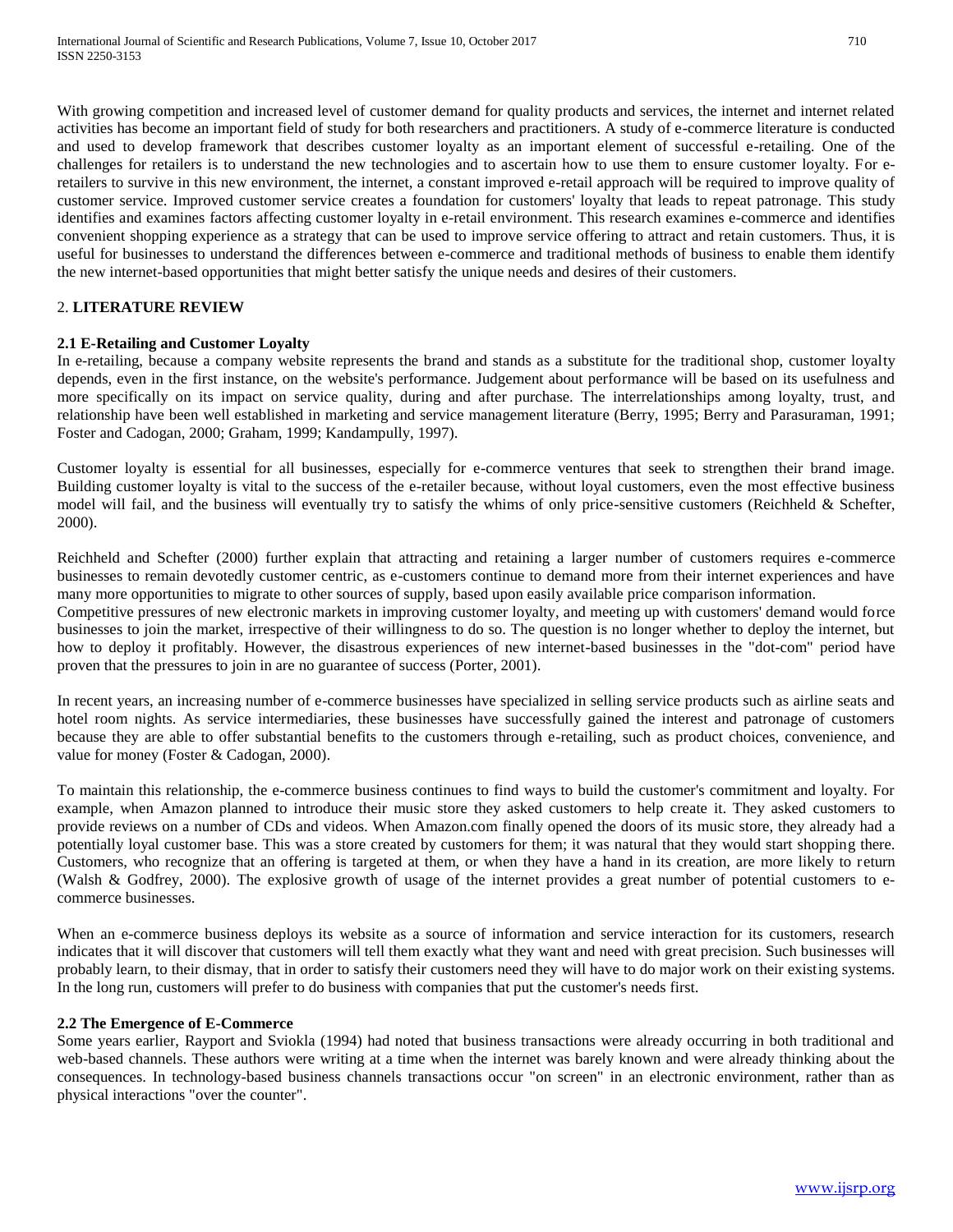E-commerce impacts directly on marketing, as the record of published work shows - some of the earliest experience with e-commerce revealed that not everyone will be interested. Berry (1995) reported that in moving to e-commerce, businesses must first identify the potential customers interested in working with that technology. Although technically a company website in principle has the capacity to serve an unlimited number of users, not everyone will be attracted. Strategically, it is important to identify the specific market segment that the website will attract and can be directed to serve its customers. In this pattern of evolving experience, it becomes clear that the emergence of e-commerce dramatically raises the significance of competition between businesses, and forces businesses to adapt continuously to new market situations (Mellahi & Johnson, 2000).

The growth of e-commerce has attracted considerable recent attention within all business spheres. Increasingly, traditional retail businesses have also begun to utilize the opportunities offered by trading activities through the Internet. As different regions of the world take e-commerce in different ways and at different rates, it is interesting to contemplate how quickly the United States (US) population has adopted the Internet and it is easy to understand why. Historically, the US has been a country in which new technologies are assimilated fairly rapidly, given the relative lack of economic constraints and the manufacturing realities of the time (Burt & Sparks, 2003).

Windham and Orton (2000) further explains that the US is the source of most internet technologies and it is not surprising that it should be in the lead in their application. The internet reached as many Americans in the first six years as telephones did in four decades. Everyday internet access is becoming available to a growing percentage of the US population (Windham & Orton, 2000). These authors argue that of all the wealthier economies in the USA, Asia and Europe, more than half the combined population has internet access and it is inevitable that more consumers will choose to make purchases through the internet as access becomes more widespread.

The increasing importance of e-commerce was apparent in a large study conducted by researchers at the Georgia Institute of Technology (Provost, 2000). It was found that electronic commerce was taking off both in terms of the number of users shopping as well as the total amount people were spending via internet based transactions. Provost (2000) also found that through the connectivity provided by the internet, the range of goods and services offered can be extended. It is feasible for retailers to sell millions of products via their websites as the technology brings buyers and sellers together regardless of their geographical location. Clearly, electronic commerce brings new forms of market to e-customers and e-retailers, partly out of new ways to do business, but originally because of the technologies that are now in use.

## **2.3 Extent of E-Commerce Adoption**

Despite the perceived business value of ecommerce adoption, e-commerce is not as widespread as it should. According to the Communication Authority of Kenya (CAK), e-commerce remains relatively low in Kenya despite good internet connectivity and high uptake of mobile payment services. The CAK identified some factors that is says stifle uptake of e-commerce, namely: high custom duty and taxes paid on imports, inadequate cyber security systems to allow merchants verify the identity of their customers and manage potential fraudulent usage and a lack of reliable, low-cost delivery services and system to enable consumers return unwanted or defective items. The CAK estimates the value of e-commerce in Kenya at KSh4.3 billion compared to South Africa's KSh54 billion while in Egypt and Morocco it is about KSh17 billion and KSh9.6 billion respectively.

The total duty and tax paid for incoming items amounts to almost 50% of the value of an item. These are some of the areas that need to be addressed to increase the uptake of e-commerce in the country. The authority through the Information Communications and Technology (ICT) ministry will be engaging the government on customs and taxes for low valued e-commerce items, with a view of lowering the duties and taxes currently charged. Looking at the improved internet connectivity, this resulted in an increase of the number of users to 22.3 million in 2014.

The increased numbers and preference by the youths to access information on their mobile phones has opened a window for investors in the retail industry, newspaper and book publishers as well as in the hospitality industry such as fast food outlets to leverage on technology to drive increased sales and customer loyalty.

Improved marketing is perceived to be the most important business value of e-commerce followed by better customer service and improved communication respectively. The other perceived benefits are new business opportunities, cost reduction and efficiency. More recent research suggests that SMEs have been relatively slow to adopt e-commerce. Consequently, large firms are most dominant and more pervasive than small and medium sized firms as far as e-commerce is concerned (Daniel & Grimshaw, 2002). Also, there is limited usage of internet technologies by medium sized firms (Arnott & Bridgewater, 2002). The authors tested the level by which small and medium enterprises are using the internet and they found that the majority of the firms were using the internet for information provision rather than interactive, relation-building or transactional facilities. They also found that smaller firms were using significantly fewer internet tools than their larger counterparts.

The organizational context can motivate or inhibit the adoption of e-commerce. The perception of management towards the benefits of e-commerce is an overriding factor in its adoption (MacGregor, Waugh, & Bunker, 1996). When looking at inhibitors to e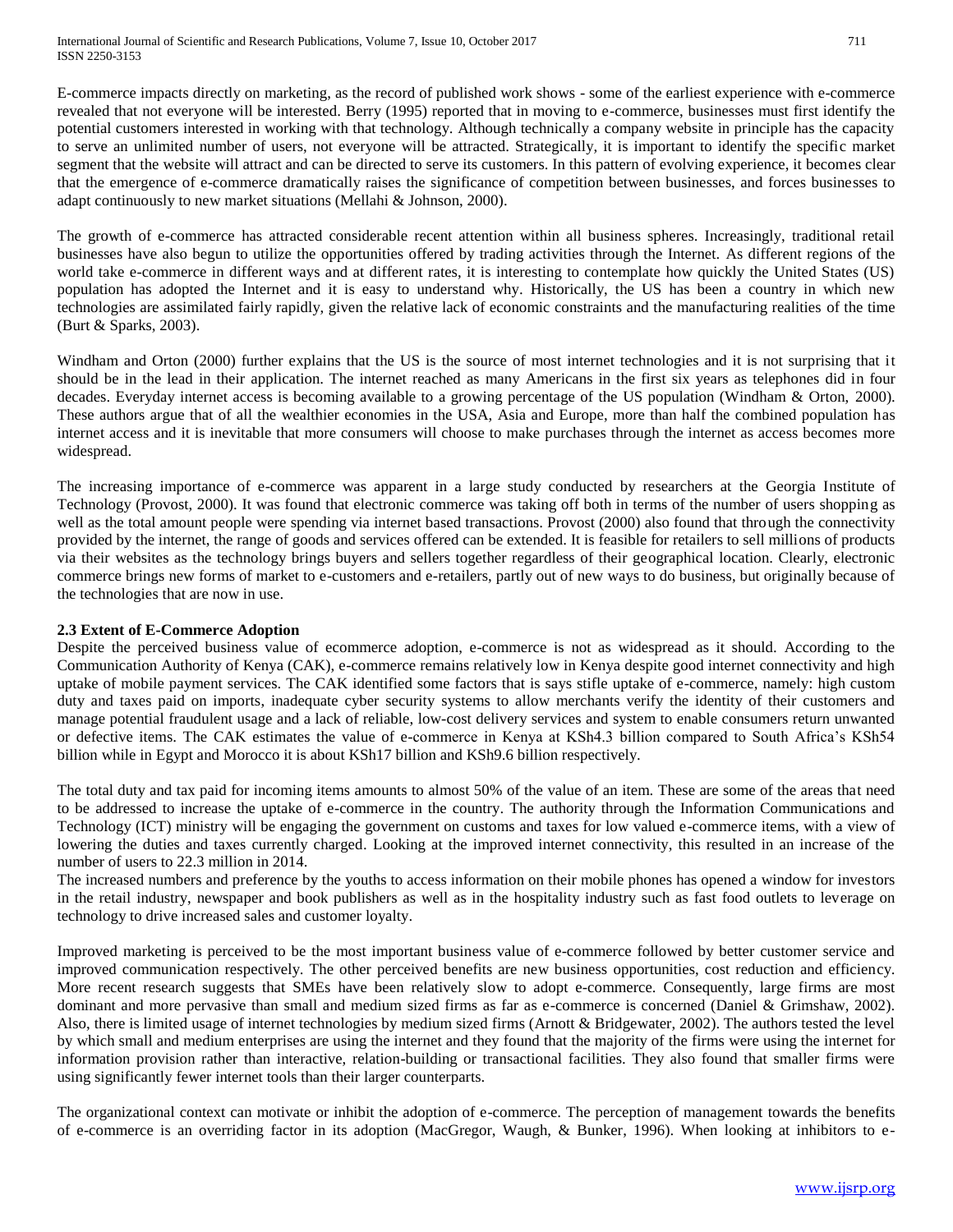commerce in SMEs, the ignorance about e-commerce benefits inhibits its adoption (Jones, Beynon-Davis, & Muir, 2003). Researchers agree with this position on e-commerce and the competitiveness of small enterprises in Melbourne, stating that knowledge and awareness about the benefits of ecommerce motivates small businesses to adopt increasingly sophisticated e-commerce solutions (Castleman & Chin, 2002). Perceived complexity plays a role in the motivation or inhibition of e-commerce adoption by small and medium enterprises. Complexity is also a major inhibitor of the adoption of e-commerce. Conversely, research shows a strong link between management attitudes towards e-commerce and the level of e-commerce adoption. The characteristics of senior management play an important part in the level of ecommerce adoption (Al-Qirim, 2003). The involvement and interest of senior management in ecommerce initiatives would lead to the deployment of additional resources devoted to e-commerce implementation (Al- Qirim, 2003).

Issues considered by SMES to be strategically important have been assessed. Issues of marketing, leadership and waste reduction have been given highest priority, while supplier development, financial management, time to market and supply chain management have a medium priority. Perhaps unsurprisingly, the lowest priority was given to technology, research and development and customer management – all closely related to e-commerce. The alignment of e-commerce with the organization's strategy and processes needs to be present for an organization to adopt e-commerce. Small businesses reported that the adoption of an e-commerce solution was inhibited when not aligned with the organization's strategy and processes (Love, Irani, Li, Cheng, & Tse, 2001). The e-commerce solution has to be applicable to the organization to motivate adoption, hence the need for alignment between e-commerce and the strategic context of the firm.

In further research, e-commerce adoption by several hundred SMEs was analyzed and found that fewer than 15% had a formal documented e-commerce strategy which is a limiting factor in adoption (Meckel, Walters, Greenwood, & Baugh, 2004a). It is not just knowledge about e-commerce, but that it is also important for SMEs to gain knowledge about how e-commerce affects the firm and its environment. Over-reliance on third parties to provide knowledge and expertise would make redundant the need to acquire knowledge, with the firm's learning and strategy development processes being hijacked by external parties. There is pressure for SMEs to conform to industry standards or to a competitor's level of technology.

A majority of SMEs would decide to implement e-commerce if the level of adoption in the industry was high enough (Castleman & Chin, 2002). E-commerce adopters do so to keep up with the times and with shifts in industry practices (Castleman & Chin, 2002). This is consistent with the theory of critical mass, which states that adoption in an industry would be self-sustaining once a certain level of adoption is reached (Markus, 1987). Adoption would take place in the organization if a high level of adoption occurred in the industry (Castleman & Chin, 2002). Another reason to adopt e-commerce is for SMEs to gain a strategic edge over competitors. Being in a strategic alliance affects the barriers to adopting e-commerce due to the fact that a strategic alliance would provide the organization with more technical and business knowledge about e-commerce. A useful guide to risks and rewards of e-commerce for small and medium enterprises produced by Computer Weekly (King, 2004) suggests that the level of risk and reward can be accessed through a combination of four factors namely revenue, reputation, strategic importance and regulatory compliance.

## **2.4 Role of Strategy in E-Commerce Adoption**

Most firms surveyed do not have a specific e-commerce strategy in place which explains the low levels of adoption since businesses lack a formal plan to guide e-commerce development. According to (Doherty, Ellis-Chadwick, & Hart, 2003), companies that do not have a formally defined and coherent e-commerce strategy are less likely to use higher levels of internet services. In further research, researchers (Meckel, Walters, Greenwood, & Baugh, 2004) analyzed e-commerce adoption by several hundred SMEs and found that fewer than 15% had formal, documented e-commerce strategies which are a limiting factor in adoption.

Although the internet is a unique marketplace, the same principles of strategy and business apply. Successful e-commerce strategies involve using the internet to leverage and strengthen existing business rather than destroy existing business, and to use the internet to provide products and services that competitors cannot copy in the short-term and that means developing unique products, proprietary content, distinguishing processes like Amazon's one-click shopping concept, and personalized or customized services and products (Porter, 2001). Adopting a strategy of cost competition means a business has discovered some unique set of business processes or resources that other firms cannot obtain in the marketplace. E-commerce offers some new ways to compete on cost. Firms can lower the cost of order entry by having a single order entry system worldwide; and leverage richness, interactivity, and personalization by creating customer profiles online and treating each individual customer differently without the use of an expensive sales force that performed these functions in the past. The firms can also leverage the information density of the web by providing customers with detailed information on products, without maintaining expensive catalogs (Laudon & Traver, 2009).

There are further two other generic business strategies; scope and focus (Laudon & Traver, 2009). A scope strategy is a strategy to compete in all markets around the globe, rather than merely in local, regional, or national markets. The internet's global reach, universal standards, and ubiquity can certainly be leveraged to assist businesses attain a global presence and become global competitors. On the other hand, a focus strategy is a strategy to compete within a narrow market or product segment. This is a specialization strategy with the goal of becoming the premier provider in a narrow market. E-commerce offers capabilities for a focus strategy. For example, firms can leverage the web's rich interactive features to create highly focused messages to different market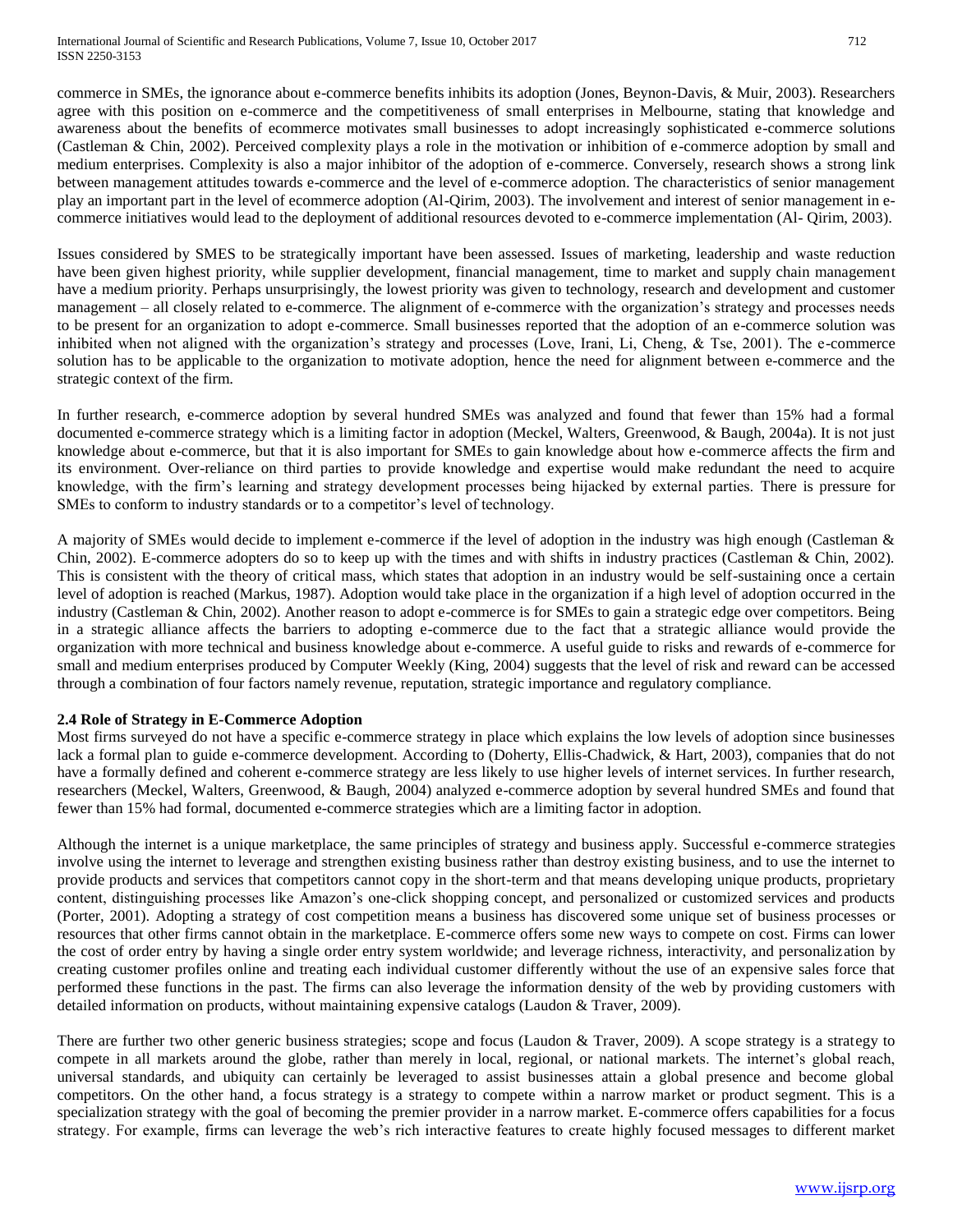segments; the information intensity of the web makes it possible to focus e-mail and other marketing campaigns on small market segments; personalization and related customization means the same products can be customized and personalized to fulfill the very focused needs of specific market segments and consumers.

#### **2.5 Organizational Factors**

The empirical results supporting the influence of organizational characteristics suggest that the determinants of e-commerce adoption are employees' knowledge of e-commerce (Scupola, 2008) and the size of the enterprise (Zhu & Kraemer, 2005). These results are dissimilar to findings reported by Joen (2006) with regard to the employees' knowledge of e-commerce and to reported results by Vilaseca-Requena (2007) with respect to the resources of the enterprise.

Huy (2012), in a study on the significance of organizational determinants as factors of adoption also found that employees' knowledge of e-commerce, size of the enterprise, and attitudes of managers towards innovation were positive and statistically significant. Other findings also confirm the positive relationship between the attitudes of managers towards innovation and adoption (Al-Qirim, 2007), but the relationship is not significant regarding knowledge of the new information technologies of e-commerce.

According to Dubelaar (2005), the level of education of the owner/manager has a positive and significant relationship with the likelihood of adopting an innovation. Similarly, Ramdani *et al*. (2009) found that lack of knowledge was the main barrier to the use of e-commerce and ICT among MSMEs. Chang and Tung (2006) found that the CEO's knowledge of technology has a significant relationship with e-commerce adoption among MSMEs Nguyen (2009) also found a statistically significant relationship between the status of e-commerce in the SMEs and the perception of lack of knowledge as a barrier. These results support the view that having adequate education level by the owners or managers of MSMEs alone is not a necessary condition for such firms to adopt ecommerce, but they must also have relevant knowledge in ICT use.

[Lun \(2012\)](http://scialert.net/fulltext/?doi=itj.2012.1664.1676&org=11#925436_ja) found that organizational size, which is an indicator of the level of operational resources of the company, is positively and significantly related to e-commerce adoption. This is in line with earlier studies by, for example, [Zhu and](http://scialert.net/fulltext/?doi=itj.2012.1664.1676&org=11#641575_ja) [Kraemer \(2002\)](http://scialert.net/fulltext/?doi=itj.2012.1664.1676&org=11#641575_ja) and Adeyeye (2008). On ICT skills and experience by employees, [Sparling](http://scialert.net/fulltext/?doi=itj.2012.1664.1676&org=11#39454_con) *et al*. (2007) found that the higher the level of ICT skills, the higher the likelihood that a firm will adopt e-commerce. That is, previous IT experience has been observed to be an important factor influencing the success of e-commerce adoption. Filiatrault and Huy (2006) found a significant relationship between types of business (governmental, local, or foreign organization; characteristics of products; and number of product categories) and the likelihood of ecommerce adoption.

#### **2.6 Environmental Factors**

Huy (2012) found a positive correlation between e-commerce adoption and the manager's perception of the intensity of competition, support of industry pressure, supplier and buyer behaviour, and sector of business operations. These findings conform to those of prior studies by Al-Qirim (2007) but are inconsistent with those of Joen (2006) and Vilaseca-Requena (2007). It has widely been argued that the industry in which the firm operates influences the adoption of information systems, including e-commerce innovations. Service industries, retail industries, and the manufacturing industry were the key sectors that demonstrated a significant relationship with innovation adoption. The authors further established that usage of information systems varies not only across sectors but also within the constituent sub-sectors.

The role of market scope as a predictor of the adoption of e-commerce can be explained from two main perspectives. Firstly, internal coordination costs increase as firms expand their market reach due to increased administrative complexity and information processing. Secondly, external costs (search costs and inventory holding costs) would also increase with market scope; that is, when firms expand their market reach, they incur search costs, which include searching for consumers, trading partners, and distributors. Arguably, firms that serve broader markets are more likely to adopt e-commerce, thus SMEs with greater market scope are more likely to adopt ecommerce.

Vilaseca-Requena (2007) has also established that there is a positive and significant relationship between competitive pressure and the adoption of e-commerce. The plausible argument for this observation is that if the innovation directly affects the competition, then the adopter will have an incentive to take up the technology. According to Vilaseca-Requena (2007), the greater the competitive pressure the more likely that SMEs will adopt e-commerce. There is also evidence that the growth of third-party information systems support has a significant influence on the likelihood of e-commerce adoption whereby the greater the external support, the more likely they will be adopted by SMEs.

Porter (2008) has suggested that the adoption of IT will change the competitive environment in three ways: through changing the structure of the industry, changing the rules of competition, and giving businesses new methods by which to gain competitive advantage over the competition. According to Sandy and Graham (2007), intensity of competition is associated with the degree of ecommerce adoption and that competitive pressure is a critical factor influencing the extent of e-commerce adoption among SMEs.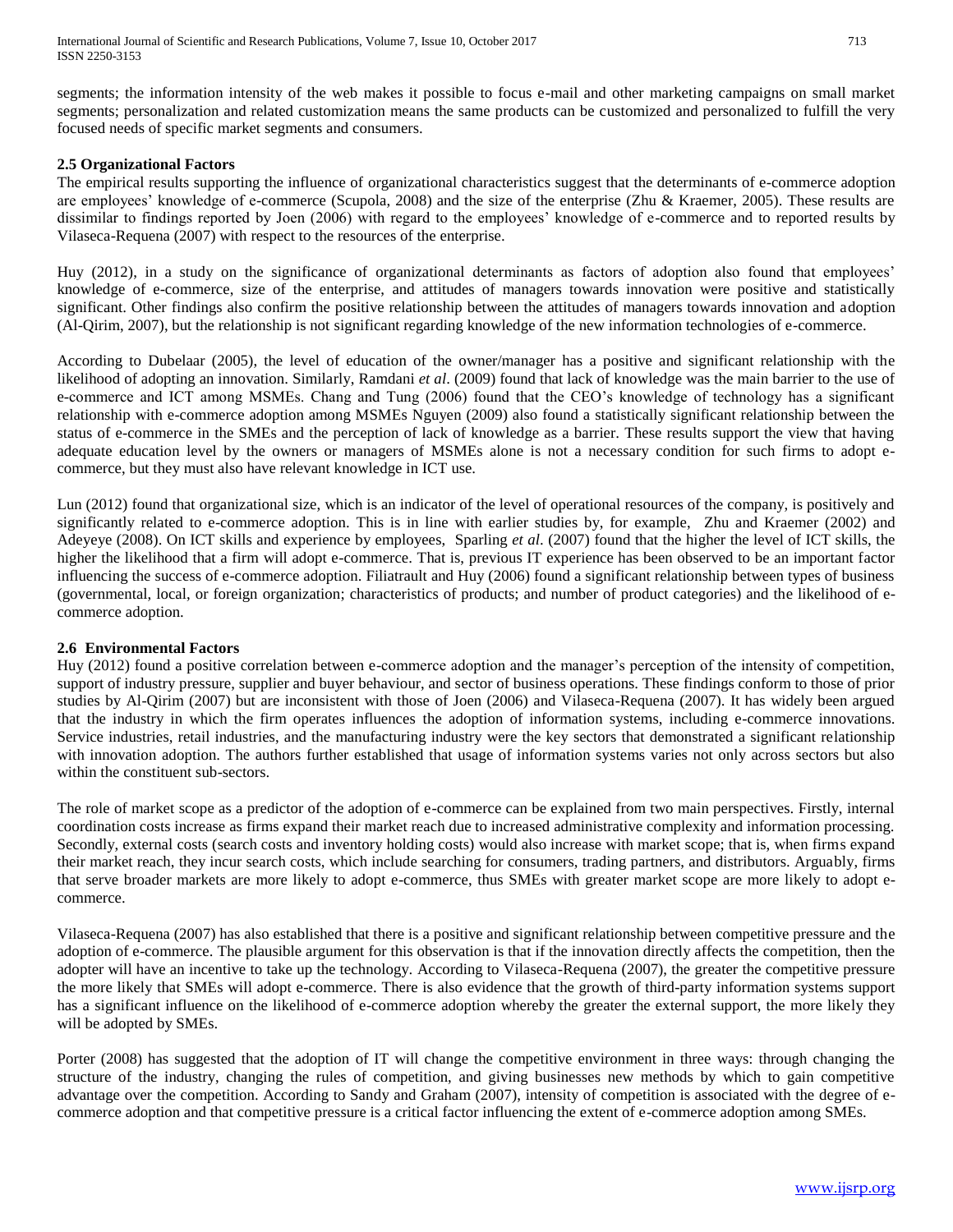In contrast, Pan and Jang (2008) found that competition has very little influence on the adoption of new technologies or e-commerce in small enterprises. But a study by Thomas and Simmons (2010) produced contrary results. A relationship also exists between the intensity of competition in an industry and the degree of adoption of electronic commerce. According to Kinyanjui and McCormick (2002), ensuring competition and entry opportunities for other market players, particularly smaller ones, must be an on-going policy priority. Intensity of competition is measured by the number of competitors in a given sub-sector category.

Regarding information intensity, SMEs in a more information-intensive environment are more likely to adopt e-commerce technology (Pavic, 2007). For instance, these authors found that MSMEs in service-oriented industries are more likely to have higher information content in their products and services in comparison to SMEs in manufacturing-oriented industries. Hence, MSMEs that are oriented to the service industry are more likely to adopt e-commerce technology. Al-Qirim (2007), who investigated the impact of information intensity on the adoption of e-commerce among MSMEs, found that the information intensity was influenced by the adoption of the technology.

## **2.7 Technological Factors**

The decision to adopt a technology according to Cupolas (2009) is not only dependent on what is available on the market, but also on how the new technologies match with those that a firm already possesses. The key factors characterizing such technologies include attributes such as relative advantage (perceived innovation benefits and impact), compatibility (both technical and organizational), and complexity (ease of use or learning e-commerce).

Regarding relative advantage, Joen (2006) found that the extent of perception of the characteristics of the technology as measured by time saving and effort (To & Ngai, 2007), economic profitability, cost reduction, and production increase has a significant influence on e-commerce adoption. In contrast, Huy (2012) found that perceived relative advantage does not seem to play an important role in influencing the adoption of e-commerce by SMEs.

Compatibility has been found to be a significant determinant of adoption because it deals with perception of the importance of the innovation in performing various tasks presently and in future. For instance, if e-commerce is compatible with the traditional way of performing various activities of a business enterprises, with the existing values and mentality of the professionals, and with different communication parts involving day-to-day operations and their future development, them a higher rate of adoption will occur. Grandon and Pearson (2004) also found that compatibility with a firm's culture and values was a statistically significant determinant of e-commerce adoption, a result that is also in line with studies by To and Ngai (2007). The implication of this observation is that the management of the MSMEs considers compatibility of the innovation as an important pre-requisite for technology adoption.

Ratten and Ratten (2007) found a significant relationship between perceived observability and the adoption of e-commerce implying that the various beneficial operations of e-commerce may influence the decision by SMEs to adopt the technology. Confidentiality and security have been discussed broadly both in academia and practice. Confidentiality is defined as the ability to control and manage information about oneself, while security refers to the ability to protect against potential threats. From the consumers' standpoint, security is the ability to protect consumers' information from information fraud and theft in the online banking business (Hua, 2009).

Since the year 2000, online services security has become gradually noticeable as a critical issue, particularly, after a number of wellpublicized attacks on prominent Internet sites. Due to such attacks, companies endeavour to base their e-commerce adoption decisions on the innovation's security and confidentiality. Therefore, heightened security concerns could stop potential damages ensuing from insecure transactions, hacking, or poor access control to important data. Hesson and Alameed (2007) and Belkhamza and Wafa (2009) found that security and confidentiality issues and the system risks of e-commerce are the major determinants of adoption behaviour.

A number of studies, for example, Lee (2011) and Maha and Aqeela (2012) found a significant relationship between trailability and ecommerce adoption or intention to use. Trailability is defined as the degree to which an innovation could be tried out on a limited basis (Rogers, 2003). In other words, the test drive of an innovation is provided by the technology's trailability and its ease of use. Trailability offers a chance for customers to evaluate an innovation such as e-commerce and its benefits. Thus, opportunities which allow latent adopters to have prior experience with a new innovation or product would reduce their fears and uncertainties. In addition, when a new idea or innovation is trailable, any doubt or vagueness associated it will be dispelled and hence an increase in the level of confidence in its use.

According to Rogers (2003), complexity is the degree of difficulty associated with understanding and learning how to use an innovation. Grandon and Pearson (2004) and Mahazir and Mohd (2012) found that perceived complexity is a vital factor influencing the decision to adopt e-commerce and that the likelihood of adoption of the innovation is inversely related to the perceived complexity variable especially amongst the MSMEs. The introduction of new technology might require the employees to develop new skills in order to use the technology. Rogers (2003) contends that the new technology can be intimidating, particularly if it requires change in the existing businesses practices or acquisition of new skills. The measurement of perceived complexity or ease of use can be in the context of how e-commerce can be easily controlled, the degree of flawlessness, reasonableness, and adaptability to changes, user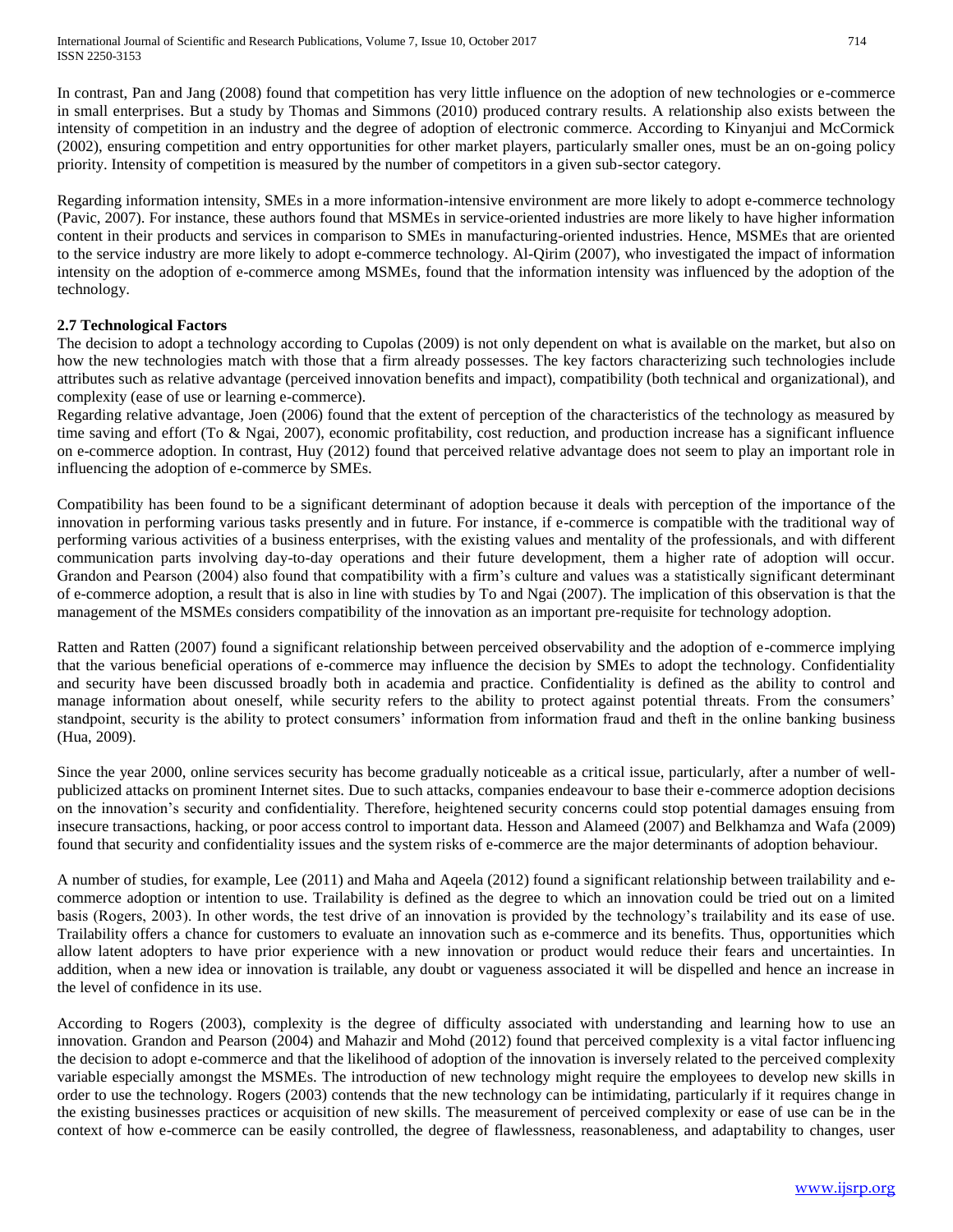International Journal of Scientific and Research Publications, Volume 7, Issue 10, October 2017 715 ISSN 2250-3153

friendliness, and how easy it is for one to become skillful in using e-commerce.

The literature reviewed so far suggests that the available theories of adoption of innovation focus mainly on organizational, technological, and environmental contexts. It is also evident from the literature that a number of studies have attempted to address the determinants of adoption from different perspectives. Alam and Ali (2011), for example, attempted to gain a deeper understanding of the factors that influence the adoption and usage of ICT by SMEs in Malaysia. They found that ICT provides numerous opportunities for MSMEs to compete equally with large corporations.

E-commerce is a critical part of business strategy for most adopters as it provides an advantage in new business opportunities, customer service, and cost reduction, efficiency, and new product development, access to international markets, marketing and communications. Furthermore, while some SMEs have not adopted e-commerce, generally there is a positive perception of the business value of e-commerce. A meaningful impact on the industry structure is to be expected if the level of adoption in the industry attains the critical mass threshold. Firms should strive to achieve this critical threshold. The government/policy makers should make polices that are enterprise friendly by reducing costs of trading using e-commerce.

#### **3. METHODOLOGY**

This research began with a wide-ranging literature review. This also included a review of documents of various organizations involved with e-commerce such as the Communications Authority of Kenya. From this review, previous work was identified and also evidence of research design and methodology was found. The collection of primary research data proceeded in two stages, using a qualitative research design and a quantitative research design. Questionnaires (quantitative) and personal interviews (qualitative) were used as instruments for data collection to locate where quality of service can be improved to ensure customer loyalty and reveal the overall impact of the internet in the e-commerce environment. The use of questionnaires and personal interviews also helped to identify where stability in the retail environment could be enhanced to ensure that an effective e-retail benefits are gained.

The researcher collected data through questionnaires to examine how e-retailing improves customers shopping experience. The survey method was considered useful for this particular project because it carries good and accurate study of the population surveyed (Saunders, Lewis & Thornhill, 2003). Identifying the needs of e-customers with a view to satisfying them is important to e-retailers. The survey method through the design of questionnaire has generated useful empirical data that can be used to develop appropriate eretail strategies. It is also convenient to generate comparative data that is used to analyze dependent variables. While case study method requires long period of time in the field and emphasize detailed observational evidence, the survey method can generate quick data (Jones & Smith, 2001) cited in Saunders et al. (2003). Convenient shopping is an important element for e-shoppers, investigating this through survey questionnaires provides the basis for this research.

One hundred and fifty respondents were targeted for the completion of the questionnaire and these respondents are expected to be able to read and understand the questions, computer literates and internet users. Therefore, the implications of age, literacy level and visual ability were taken into consideration (Denscombe, 2003). Areas that were investigated include the quality of goods and services available to e-customers, customers' satisfaction and profitability. These areas of enquiry were derived from the research domain. Denscombe (2003) states that the premise of using a questionnaire is that it can be used generate the right information from the respondent. The reason for using this method is to ensure that varieties of data and sources used are relevant to a broader spectrum of e-commerce businesses, particularly those involved in e-retailing.

Interviews were chosen for the investigation of management viewpoints because of the uncertainty of the outcome (there views could not be anticipated so as to design a questionnaire) and because they were few in number. The interview sample was made up of seven e-commerce and e-business professionals whose experiences are based upon work in South Africa and the United States. The professional e-retail experience of the respondents ranges from three to ten years. The respondents were required to participate in a 45-minute semi-structured interview. The researcher had a list of themes and questions to be covered. During the interview, the extent to which the respondent understands the questions were determined (Denscombe, 2003). The objective of the interviews was to help reveal how e-retail businesses ensure customer loyalty in the e-commerce environment.

The population of this study was derived from different business entities i.e.: restaurants, pharmacies, clothes stores, delivery/distribution companies, grocery stores, coffee shops, supermarkets and electronics shops, whose operations are deemed to require e-commerce integration to achieve maximum efficiency in the present economic environment. The researcher administered one hundred and fifty questionnaires (150) through hand delivery and web-based methods. The group of respondents comprised of working class people, credit card holders and students from who live within and on the outskirts of Nairobi.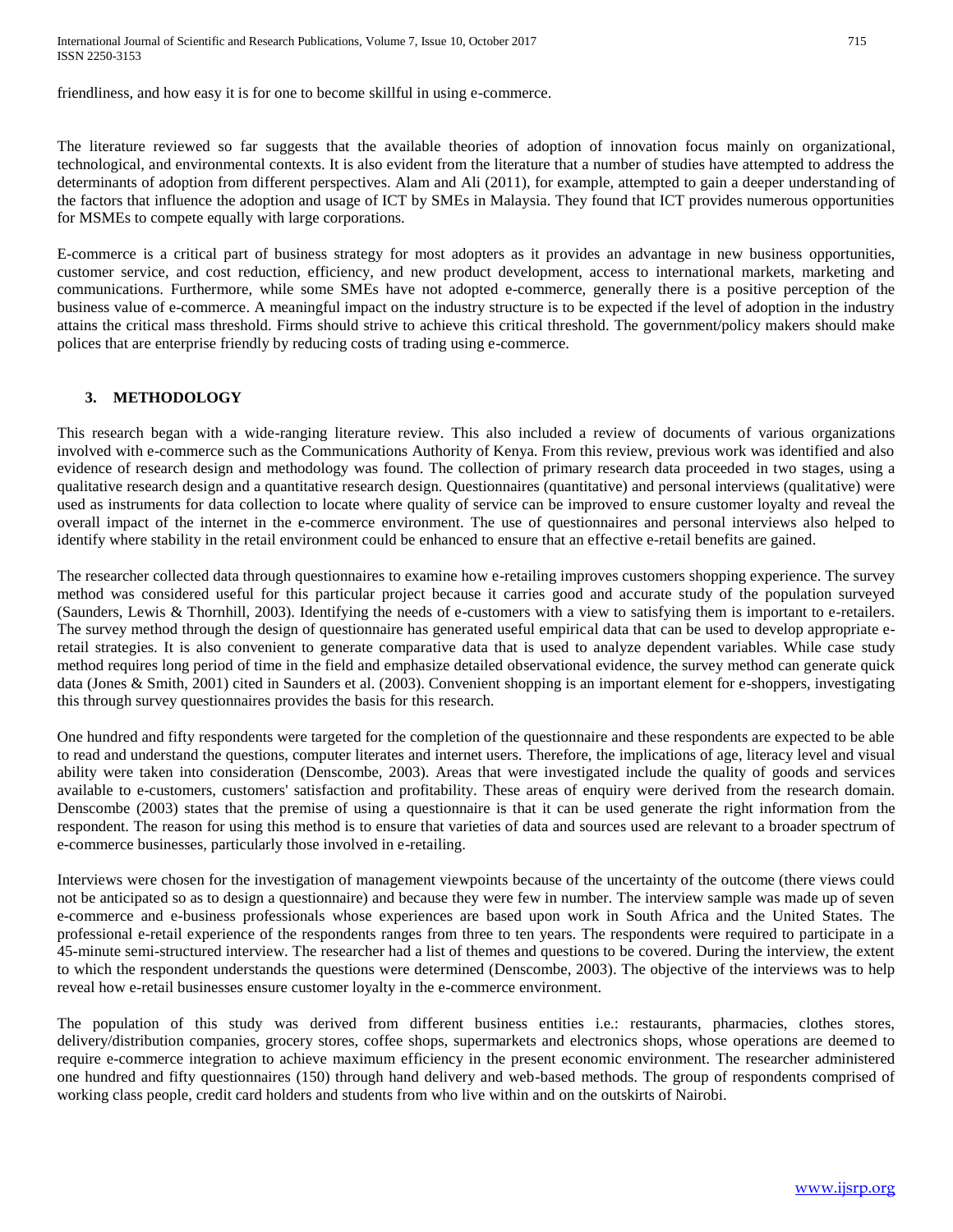These respondents were randomly selected and contacted. Out of the one hundred and fifty people contacted, seventy (70) respondents returned completed questionnaires. This represents 47% response rate from the questionnaire. This success rate was achieved because the questionnaires were administered electronically. Respondents see this as more convenient, user friendly and less time consuming than the manual process.

Purposive sampling involves the researcher specifying the characteristics of the population of interest and locates the individuals with those particular characteristics (Johnson and Christensen, 2010). In this study, purposive sampling shall be used to obtain the sample frame. This will involve consciously choosing a selection of the population that will fit the criteria of the study. The objective is to identify companies for in-depth examination governed by what is relevant to the study.

After selecting and finalizing the tools for data collection, the researcher contacted the firms under investigation personally for taking prior permission from the respective businesses for collecting the necessary data. Subsequently, the investigator discussed in detail about his investigation with managers of the respective businesses and sought the permission from them for collecting the necessary data and explained about the nature and purpose of the study. Good rapport with the owners and consumers of concerned businesses was established to do the assignment carefully. Before assigning the task, instructions of each test used in the study were made clear. In order to giving responses to the questions free and frankly, honestly and sincerely, they made aware there are no right or wrong answers to these questions and their persona would not be affected as it was only an exercise for research purpose and their responses would be kept strictly confidential. Each session of testing ended with a vote of thanks to the subjects concerned.

The pilot phase of this study was conducted within the Nairobi Central Business District because of easy access and facilities in terms of transport and communication and the geographical location provides an overview of socio-economic, demographic and educational characteristics of the larger Nairobi region. A total of seventeen business owners/managers and twenty-five consumers participated in the pilot phase. Selection procedures were based on convenience, but care was taken to ensure that participants represented the various dimensions that are important to the study in terms of age, gender, professional qualifications, experience and geographical location.

Various techniques were employed for the researcher to gain a more in- depth understanding of retailers' and consumers' experiences and perceptions towards e-commerce. This included conducting interviews with key informants, reviewing secondary data and conducting open and closed response questionnaires to both retailers and consumers. First, data reduction allowed the researcher to sharpen, sort, focus, and organize the data to enable conclusions to be drawn. Second, data verification enabled the display of data in reduced form making it possible to draw conclusions/verify results. The review of the literature, comments from questionnaire respondents, the comments of the interviewees and the resulting findings are all analyzed and interwoven in the next chapter.

## **4. RESEARCH FINDINGS, SUMMARY, RECOMMENDATIONS AND AREAS FOR FURTHER RESEARCH**

## **4.2 Research Findings**

## **4.2.1 The demographics of the e-retail companies**

The first demographic question asked was how many employees the company has. Three of the respondents indicated that their company has fewer than 20 employees, two companies have more than 50 employees and two companies also have more than 500 employees. This question was asked to ascertain the size of the company - small, small-medium or large.

Small sized e-retail businesses are financially limited and their service and product offerings are also limited. This could be a hindrance for such business in implementing the best business strategy for the growth of the business. Strategies such acquiring a greater market share or improving service quality through the introduction of various technologies and functionalities for an effective customer shopping experience. Large or medium sized businesses have more advantage of offering a complete service online, e.g. payment and delivery.

Each of these businesses was asked how long they have been in business: 14% of the e-retail businesses have been in business for the period of 2 to 4 years. 43% have been in business for a period of 5 to 7 years, 14% - 8 to 10 years and 28% more than 10 years. These e-retailers that have been in business for 4 years or less did not see e-retailing contributing a high or fairly high percentage towards the company's overall profit margin. This is result of not being in the business for longer to help monitor and determine the growth.

In the finding, 43% of the businesses interviewed incorporated e-retailing at the initial stage of their business model development, 29% at the middle stage and 29% at a later stage. Businesses that incorporated e-retailing earlier or at an initial stage had the benefit of acquiring more market share. They were able to achieve that by listening to their customers' complaints, satisfying their needs and improve service quality. Some of these early adopters also failed initially because an existing e-retail business model was not available rather they had to create one and try it out. E-retailers that included e-retailing at the middle or later stage had the privilege to learn from the doom of other companies and try not to repeat same failed model.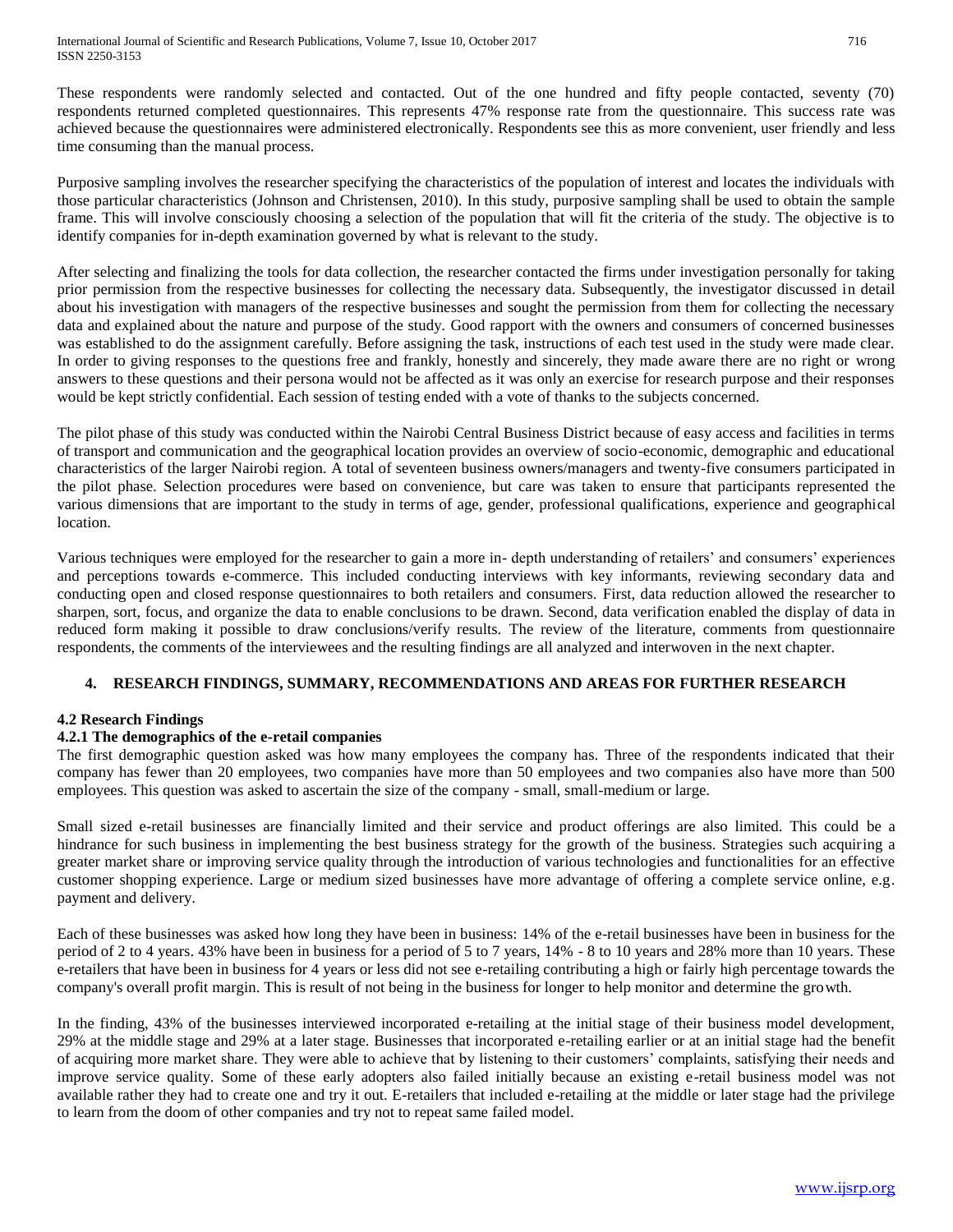## **4.2.2 E-RETAIL IMPACT**

According to one of the interviewees, e-retailing has impacted on their company's general business activities. They had to implement new strategies and processes in their shops and made sure they worked. They also had to develop new competencies, such as managing the unfamiliar issues that arise from partnerships. The experience of outsourcing partnerships with delivery companies, IT service providers and call centre operators all presented new challenges to the business. These findings have helped to have an overview e-retail companies views on the following; reasons for moving into e-retail business, the experience and products and services offered, impact of e-retailing on existing traditional shop, E-commerce managers' view on customer loyalty and the impact of e-retailing on business strategy.

#### **4.2.3 Reasons for moving into e-retailing**

Respondents were then asked what led to the move into e-retailing, 29% said that it was to increase sales, 43% said it was to improve customer relations by providing better service, 43% said that the decision was driven by competition while 14% responded that it was a new concept introduced to help reduce overhead costs. In this question, the respondents could choose more than one option and could also add any additional reason. Competition was one of these reasons and another was because e-retailing is a global thing, said one of the respondents. Figure 4.1 provides explanation on why companies embark on e-retailing and it is leadership in what they do over their competitors.

The main focuses for the research were evident in the response of the e-retailers and this includes; improved product and service quality, customer loyalty and increased market share and profitability. Improving customer relations and loyalty through improvement of service quality is seen as great importance to the business. Increase in sales was rated as less important.



#### **Figure 4.1: What has led to the move into e-retailing**

#### **4.2.4 The experience and products and services offered**

The experience according to one of the respondents has been complex, difficult, painful, challenging and exciting. One of the respondents continues; "It's a very difficult marketing invention. The advantages from our company's perspective are that we already set our own rules and set our own brand. Also, people understand the brand. The disadvantage is that the brand has already been created in terms of it being something that we dare not break. So, in whatever we do, we have to consider the fact that our company is in question and we also have to be exceedingly careful in whatever decisions we are taking". The table 4.1 lists all the products and services offered by e-retailers interviewed and the right-hand column is the proportion of responding companies.

| Table 4.1: Products and services offered by e-retailers |  |  |
|---------------------------------------------------------|--|--|
|---------------------------------------------------------|--|--|

| <b>Products and services offered</b> | <b>Proportion of respondents</b> |
|--------------------------------------|----------------------------------|
| <b>Computer Hardware</b>             | 43%                              |
| Computer software                    | 14%                              |
| <b>Books</b>                         | 29%                              |
| Travel                               | 14%                              |
| Music, video (CO's, OVO's, audio)    | 43%                              |
| Domestic & kitchen                   | 43%                              |
| <b>News</b>                          | 14%                              |
| Tickets                              | 14%                              |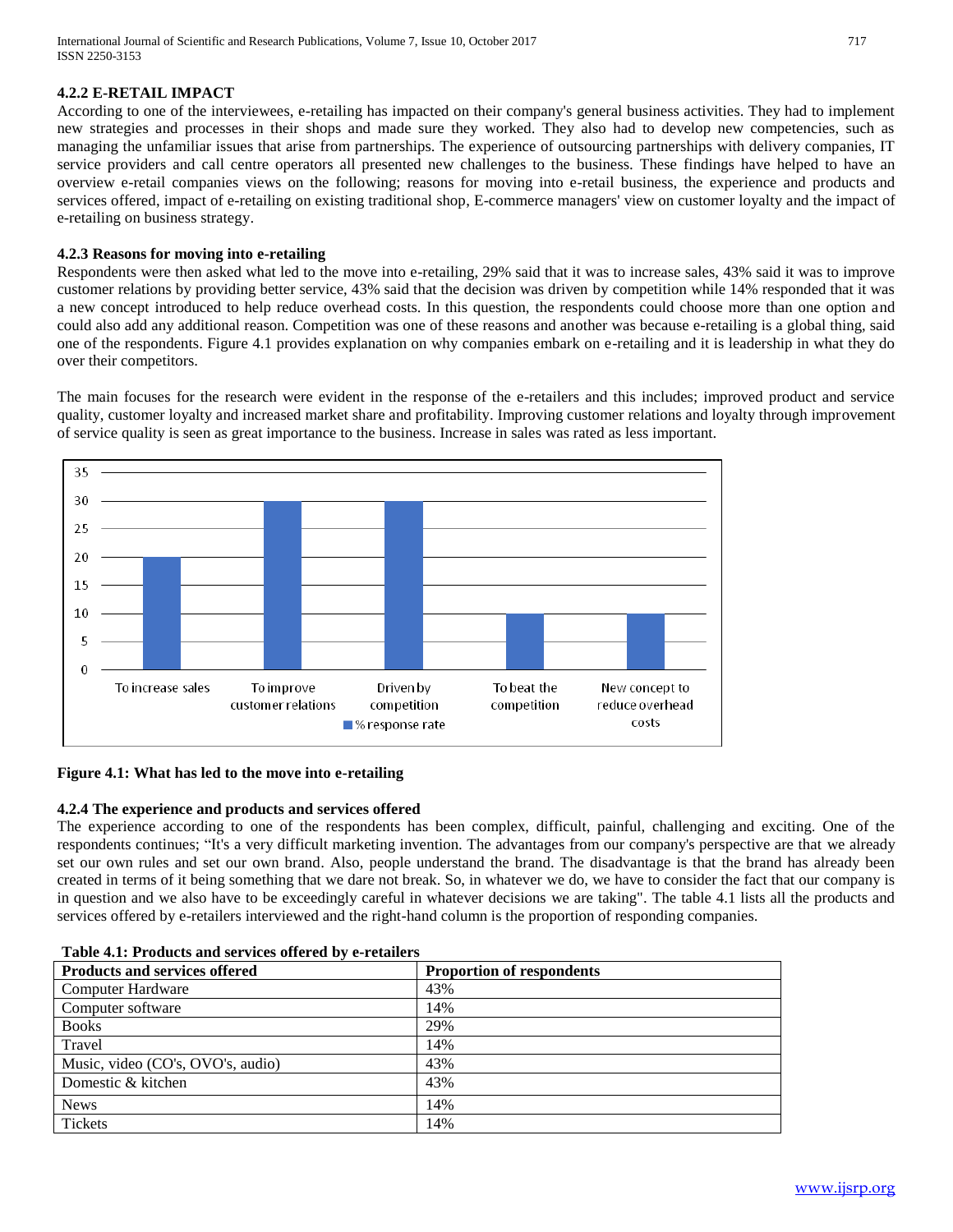| Toys/gifts                                            | 29% |
|-------------------------------------------------------|-----|
| Banking                                               | 14% |
| Entertainment                                         | 43% |
| Arts & craft                                          | 14% |
| All retail related products e.g. what you find in 29% |     |
| supermarkets                                          |     |

The purpose of the above question is to compare the retailer's choice of products and services with the customers' wants and needs. In order for e-retailers to maximum benefit from e-retailing, there is a need to identify the needs of their customer and make provision for it.

#### **4.2.5 Impact of e-retailing on existing traditional shop**

Furthermore, the respondents were asked if they have an existing traditional shop. 43% of the businesses have traditional shops while 57% said that they only operate online. Those e-retailers who have traditional shops were asked the effect of e-retailing on their company's traditional shop. 43% of the interviewees believe that e-retailing does not have much impact on their traditional shop. At the initial stage, the concern was that e-retailing would take away substantial part of the traditional shop's trade but it did not. The 57% that does not have traditional shops responded 'no effect'. However, there were fears that employees might lose their jobs in the shops due to this, but job losses have proved to be negligible, according to e-retailers who have traditional shops.

#### **4.2.6 E-commerce managers' view on customer loyalty**

When respondents were probed to obtain their opinion on their customers' shopping experience, most of the respondents felt that people see shopping as an experience and a way of socializing and not just buying goods.

Customers buy emergency goods from the Internet and still go out on weekends to do weekly or monthly shopping. This is part of socializing and not just shopping. Customers who order via the Internet also shop at the traditional shop.

One of the respondents illustrated further, when customers purchase from the internet or traditional shop, the data about what they buy is linked to the company loyalty card, so the company knows who their customers are irrespective of the channel the customer uses. If the customer logs onto the company website through a home computer or PDA, their favourite or recently purchased items will be listed whether they bought in a store or online. The company has extended this card membership system to every person that walks into the shop. After a period of time customers who have accumulated points will be rewarded with a voucher based on how much they have spent in the shop. The company uses this method to track other noncard carriers, at the same time retaining the existing customers and attracting new ones.

All the e-retail respondents mentioned improved customer service as one of the ways e-retailers could maintain customer loyalty. These respondents recommend that e-retailers must leverage customer information for the effective management of customer relationships on the Internet. Such strategy, according to the e-retailers interviewed suggests something much more radical than the basic e-commerce approach adopted by many e-retail businesses at the moment. It calls for a re-engineering of processes and structures focused around key customer groups, rather than product or service divisions. It also implies cross-functional, team working. As Siegel (2000) puts it, the customer-led company has a broad interface across which all employees can get to know their customers. Employees invite customers in to collaborate on new products, support systems, and methodologies. Facilitating those interactions will take new communication skills, new tools, and the ability to move people in and out of product teams easily. In order for e-retailers to attract a higher percentage of e-customers, they will need to take their (e-customers) suggestions into consideration in order to attract new ones as well as retain loyal customers.

#### **4.2.7 Impact of e-retailing on business strategy**

The entire e-retail managers noted that e-retailing has provided them with an opportunity to maintain a global reach and to promote their services to a wider audience. 43% believe that e-retailing helped them to increase the company profit margin, 57% felt eretailing has provided them with worldwide visibility and 71% believed e-retailing has assisted them in maintaining the company's accessibility to customers. 43% mentioned that e-retailing enabled them to incorporate targeted marketing, shorten transaction times (better customer service) and reduce manpower. 29% of the respondents stated that e-retailing helps the company to manage its franchise stores in different regions.

Five of the respondents were of the opinion that the administration costs have increased. Two respondents were unsure. These five respondents have established that the focus changed and the marketing department became the driving force followed by sales and IT. In these cases, a totally new division was established where they had to implement a number of new functions to accommodate eretailing. These had to do with IT systems and links to back end systems. It was also stated that in this shift to a new paradigm there is a need for faster decision making, more flexibility and empowerment, and old habits had to be unlearned. One respondent stressed that their initial model, which was to implement e-retailing within the existing infrastructure, was a mistake. Operationally they had to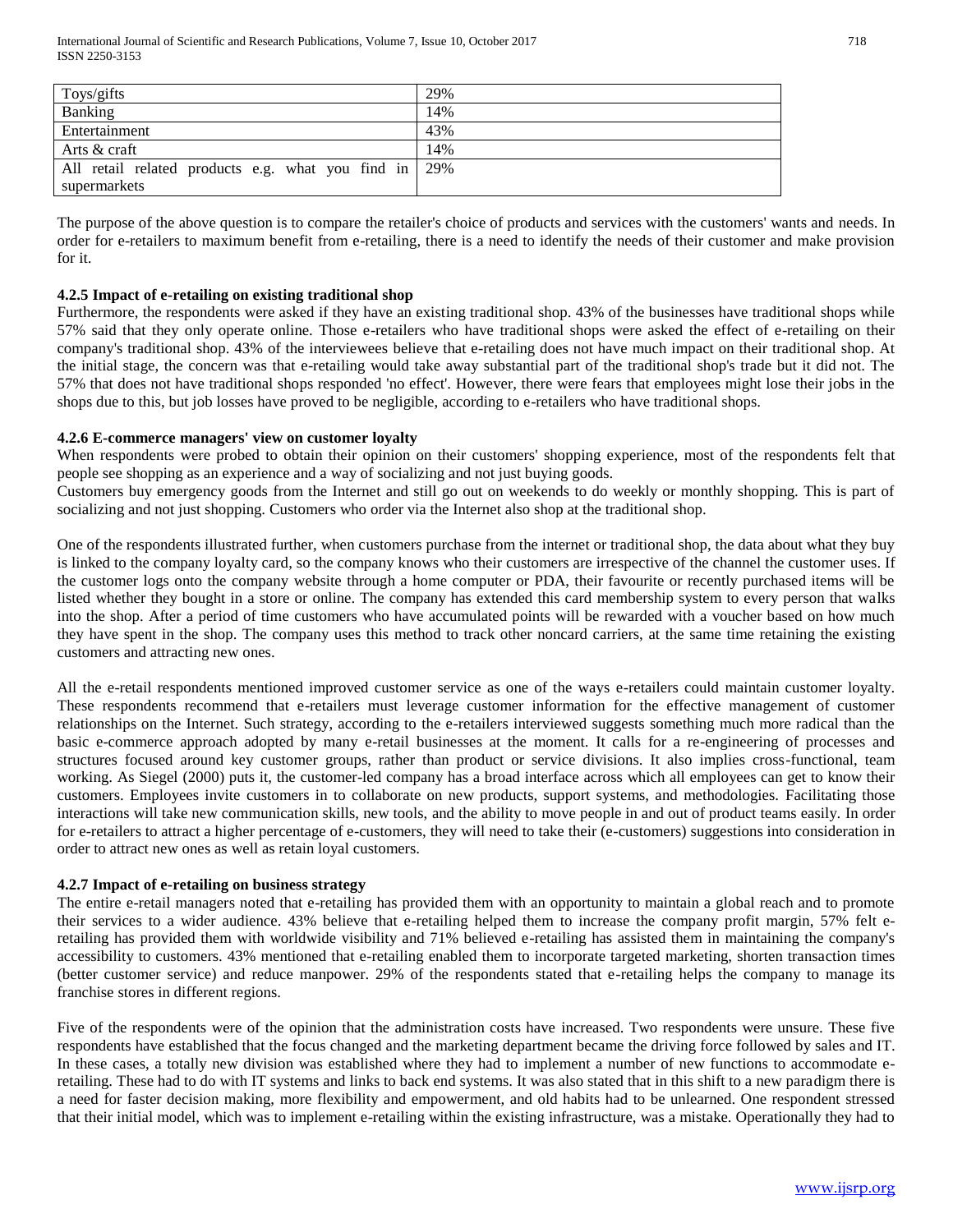change their strategy in order to facilitate order taking and credit verification, and the delivery procedure had to be speeded up. New analytical procedures also had to be implemented to track performance.

However, one of the respondents felt that the buying of large bulky goods on the Internet requires high delivery cost, and this means that the cost of delivery is disproportionately high compared to the value of the goods. This is why people who are leaders in Internet retailing are those who deal in goods such as books, records, flowers; things that do not require special delivery arrangements.

The respondents were then asked what they understand their customers' needs to be, and to rate them, in order of importance. The question was asked to compare the e-retailers' responses with e-customers responses.



#### **Fig 4.2 E-retailers understanding of customer needs**

The chart shows that all the respondents' rated product-level satisfaction and order status as very important to customers while interest in new potential products/services and tools to better manage their business as least important. All the respondents agree that moving their business online has attracted more customers for them. However, they suggest that in order to continue attracting new customers when trading over the Internet they need to be able to provide 'service, service, and service'. The respondents all admitted that they have not begun to achieve that yet. However, they need to continue finding new ways to cater for their customer needs and maintain service quality. One of the biggest problems identified by two of the respondents is being out of stock. This puts the company in a situation where they have to try to second guess what the customers would want that is in stock. As an e-retail company the first thing, according to the respondents, is to make sure that the company does not run out of stock.

The advantages of e-retail business introduction from one of the respondent's perspective were that they already have the brand and also people understand the brand. The following were also identified by the respondents as the benefits of e-retailing to their company;

| % of Responses |
|----------------|
| 100            |
| 100            |
| 43             |
| 43             |
| 29             |
|                |
|                |

#### **Table 4.2: Benefits of e-retailing**

The disadvantage according to one of the respondents is that the brand has already been created in terms of it being something that they dare not break. In other words, in everything they do, they have to consider the fact that the company is in question. They also have to be exceedingly careful in whatever decisions the business takes so that it does not crumble which would result in the 82C site needing to start from scratch again.

## **4.2.8 E-CUSTOMER SURVEY RESULTS**

## **4.2.8.1 The demographics of e-customers**

E-customers were asked to indicate their gender, age, occupation, area of residence, approximate income and the highest qualification they have obtained. The objective of these questions is to group the respondents into various categories. This will be used to identify the factors that influence each respondent's usage of the internet and the possibility of becoming an e-customer. The table below shows the sections of the demographics used in the questionnaire and the percentage responses.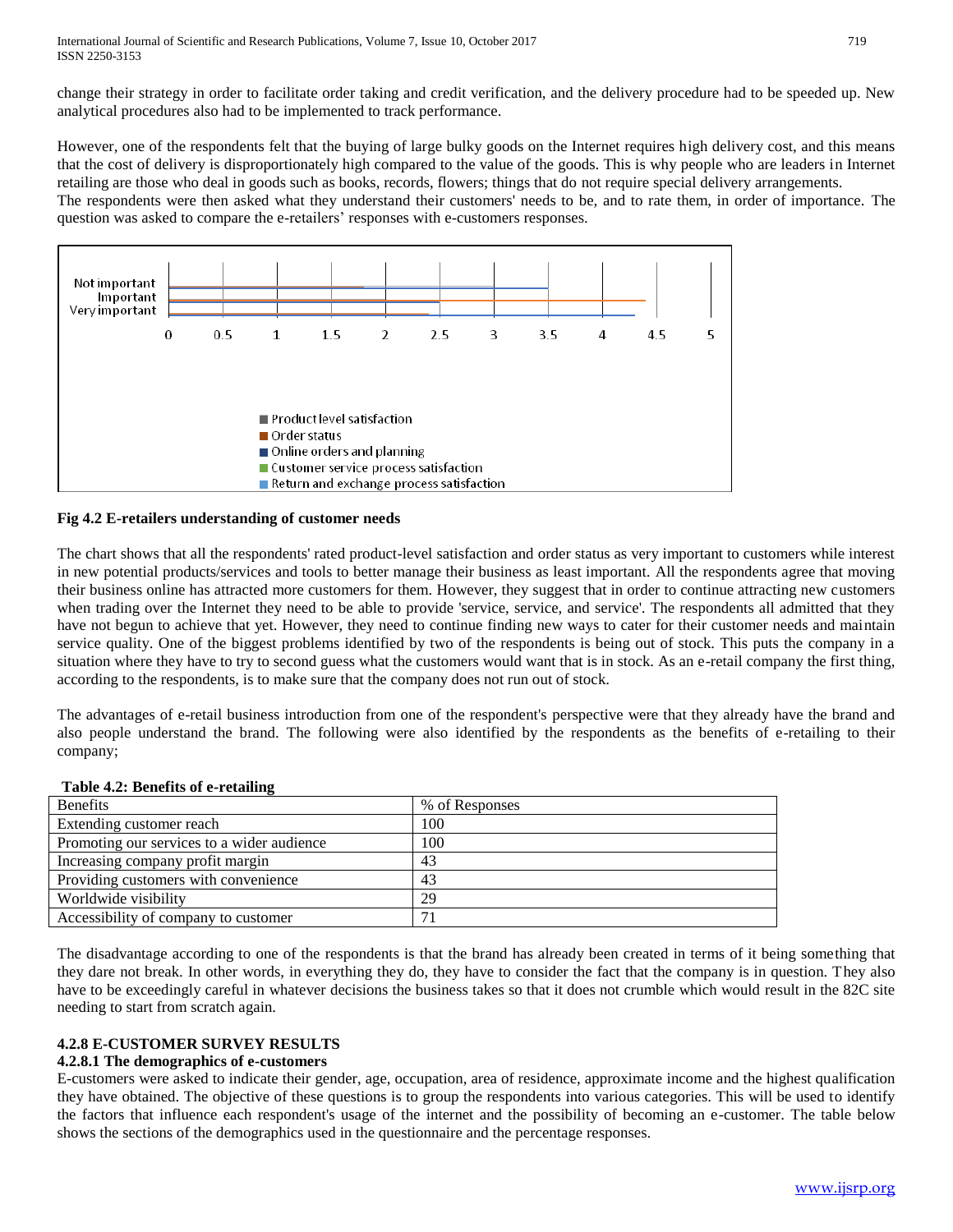International Journal of Scientific and Research Publications, Volume 7, Issue 10, October 2017 720 ISSN 2250-3153

| Demographic                    | Category            | % Response |
|--------------------------------|---------------------|------------|
| Gender                         | Male                | 46         |
|                                | Female              | 54         |
| Age                            | 18-30               | 40         |
|                                | $31 - 45$           | 38         |
|                                | $46 - 60$           | 18         |
| Occupation                     | Student             | 38         |
|                                | Officer             | 12         |
|                                | Professional worker | 50         |
| Area of residence              | Major city          | 54         |
|                                | City                | 32         |
|                                | Town                | 14         |
| Approximate income (Ksh. '000) | $10-20$             | 38         |
|                                | $21 - 50$           | 36         |
|                                | 51-100              | 18         |
|                                | Above 100           | 8          |

#### **Table: 4.3: Demographics, category and response rate**

The table clearly indicates that more females use the Internet compared to males and the age of Internet users that responded ranges from 18 to 60 years. The age result has proven that age is not such a factor that determines a user's capability of utilizing the Internet. 70% of the respondents are professionals in the occupation category. This could be linked to how often they utilize the Internet, the medium and mode (Laptop or desktop and ADSL - *Asymmetric Digital Subscriber,* 3G - *Third Generation connection* or Wi-Fi - *Wireless Fidelity connection)* of accessing the Internet, their financial status (10001-20000 Ksh.) as well as having a better opportunity of becoming an e-customer. This category of respondents has greater opportunity of engaging in e shopping at some stage.

#### **4.2.8.2 E-customers reasons for using the Internet**

E-customers were asked to indicate factors that affect their decision in accessing the Internet. E-customers were allowed to choose more than one option. This question was posed to find out if shopping will stand as the main reason for using the internet.



#### **Fig 4.3 Reasons for using the internet. (Respondents may choose more than one option)**

The graph shows that the Internet as a convenient means of shopping has the lowest rating with 27%. This shows that respondents use the Internet for other purposes and more than for shopping. The questionnaire results also show that respondents utilize the services offered by companies on the Internet such as news (65%), general interest in browsing or for fun/leisure (67%). The respondents use the Internet more for work purposes (90%) and for communication (82%). These two reasons were the most highly rated.

Most of the respondents noted several other reasons why they do not purchase from the Internet: unfamiliar vendor, not enough information, lack of socialization with customers, and a preference for human contact as opposed to a computer. These e-customers gave suggestions on how e-commerce businesses could improve their websites to enable them to keep coming back to the site for transactions. These suggestions included; to expand range of products (46% respondents), to expand availability of products (12% respondents), to improve provisions of security and privacy (20% respondents), to reduce high cost of total purchase (10% respondents), to improve ease of use of the site (20% respondents) and to make websites easier to find (16% respondents). In the discussion of the interview results, two of the e-retail businesses interviewed focused on improving the speed of the website rather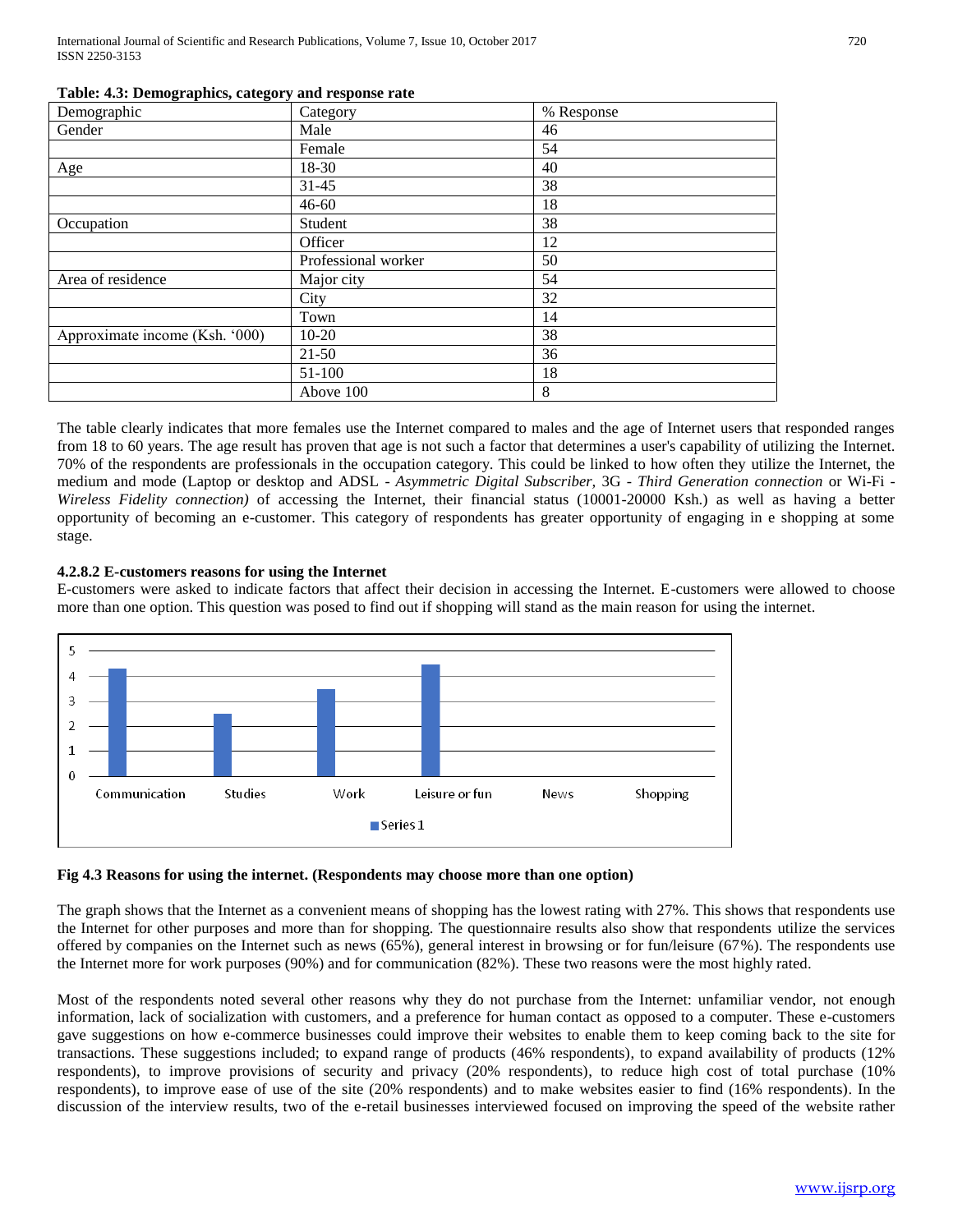than the layout. When compared to e-customers suggestions listed above, it is evident that to improve speed aligns with ease of use of the company website.

## **4.3 Summary of Findings**

Several empirical studies have investigated the effect of organizational, environmental, and technological factors on e-commerce adoption. Many of these studies, however, are concentrated in developing countries or they have invariably produced conflicting results as discussed in chapter one. Although, these studies attest to the fact that key organizational, environmental, and technological factors influence e-commerce adoption by different magnitudes, few have attempted to demonstrate the effects of these factors against the background of existing SME environment. This study, therefore, was conducted to investigate the impact of key determinants of the e-commerce adoption in order to identify and analyze strategic challenges of e-commerce in the SME sector in Kenya.

The specific objectives of the study were i) analyze the use of internet technology in ensuring convenient e-commerce experiences; ii) examine the effect of the determinants of e-commerce adoption among Kenya's MSMEs; and iii) investigate the effect of the interaction of the various determinants for improved e-commerce service delivery. Primary data were collected from a sample of SMEs operating in Nairobi, Kenya. In order to address the first objective of analyzing the e-commerce environment within Kenya's SMEs sector, the study derived factors characterizing the e-commerce environment in the context of firm size. On organizational factors, the results revealed that the SME sector was characterized by young owners/managers (with majority being less than 45 years) mostly male, with at least high school/technical education. The sector was also characterized by firms with significant levels of ICT capacity, which increased with firm size.

The major environmental factors of the MSME sector in the context of e-commerce adoption were that a greater proportion of the small and medium enterprises experienced the effect of customer pressure, competitive intensity, and supplier pressure. The analysis of technological and organizational factors indicated that e-commerce was associated with better relative advantage, innovation complexity, trailability, compatibility, observability, and security/confidentiality. The level of significance of the factors for innovation adoption increased with increasing firm size.

The second objective of the study was to identify and analyze the effect of the strategic challenges of e-commerce. The study found the existence of a significant relationship between e-commerce adoption and owner/ manager's age, level of education, gender, age of firm, firm size, and ICT capacity. The study also found that e-commerce adoption was significantly affected by supplier pressure, sector of business operation, market focus, competition intensity, and customer pressure. The study further showed, with regard to technological factors, that there was a significant relationship (directly and inversely) between e-commerce adoption and perceived compatibility, perceived complexity, perceived observability, perceived trailability, and perceived security/confidentiality.

The third objective of the study was to investigate the effect of the interaction of the various determinants for improved e-commerce service delivery. The objective of the analysis was to determine the effect of the interaction of the various factors on the significance of the coefficients and direction of the influence of independent variables. The results showed integrating the business profile with technological and environmental factors resulted in no change to the direction of the influence of position in the firm, age, and gender variables on e-commerce adoption.

Regarding the effect of interaction of the technological factors, the results showed that there was no change in the direction of the influence of perceived relative advantage, complexity, and security/confidentiality, but the direction of influence of trailability, observability, and compatibility changed from direct to inverse. Finally, the findings revealed that, due to interaction of the variables, there was no change in the direction of the effect of supplier pressure, sector of business operation, competition intensity, and customer pressure. The study, however, showed an improvement in the statistical significance of the sector of business operation, competition intensity, and customer pressure.

## **4.4 Recommendations**

## **4.4.1** P**roduct and Service Quality**

The delivery of accurate product information on the Internet and timeous response to customer's query are seen as crucial to ecustomers. Therefore, to ensure that customer loyalty is achieved and sustained e-retailers should present accurate product information on the website regularly. Poor site management by e-retailers as evident in the survey results shows that e-customers are not satisfied with old data. Overcoming this requires commitment to content management culture that present a formidable shopping experience that guarantee customer loyalty. If the e-retailing opportunity is to be sustainable, profitable and useful to e-customers, there should be more aggressive development and deployment of effective and efficient e-retail strategy that address the many challenges experienced by retailers. A disappointing situation can be avoided by ensuring that e-retail transactions are reliable at all times to avoid the out-of-stock scenario usually experienced.

## **4.4.2 Customer Satisfaction and Loyalty**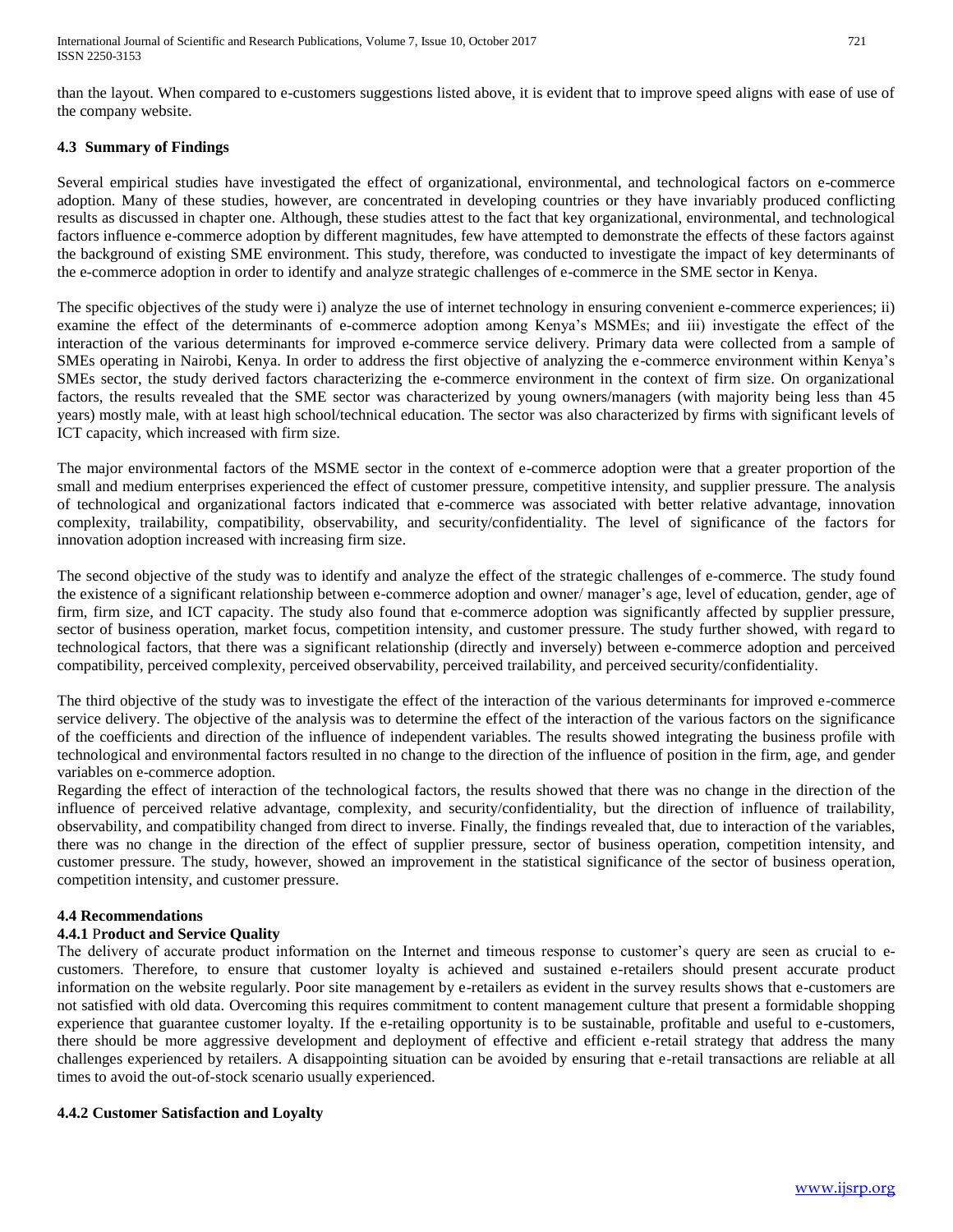Customer loyalty is a critical component for a successful e-retail business. This has been evident in the literature review section where most experts argue that satisfied customer will remain loyal despite alternative product and service offers from competitors. Having loyal customers suggest that companies can reduce operating costs; get extra business from referrals (have lower customer-acquisition costs. It can also lead to increased product penetration; high profit due to initial absorption of costs and premium pricing opportunities. While these factor amount to real e-retail benefit, they also have limitations in terms of appropriate strategies that can meet set objectives. This study shows how limited small retailers are in terms of resources needed to deliver successful retail business operation.

It is argued in chapter two that the reduced product prices and improved service quality is an incentive that attract customers. Retaining these customers require up-to-date product and service information delivered timely on retail website. The reliance on high quality product and service by customers are accompanied by expectations of high level satisfaction that come with such products. Eretailing is a formidable tool that is used to keep in touch with customers more frequently at a cost-effective rate. It is also a management strategy that can be used by the retailers to keep their customers in check at all times.

Cost saving are realized by managing old customer more than seeking new market and new market opportunity with internet. The lack of understanding of customers need and taste can impede the development of appropriate strategy and improvement in the retail business operation becomes a costly exercise. This is why the researcher employs the survey method to understand the unique challenges facing e-retailers, study the strength and analyze these against the opportunities of e-retailing.

#### **4.4.3 Improved Market Share and Profitability**

Improved e-retail technique for products and services enhances the possibility of the business gaining market share and increased profit. Displaying products in three-dimensional view using technologies such as immersive video or virtual reality further enhances the functionality of an e-retail site. The enhanced website enables customers to interact and experience products from various dimensions that are suitable to various market segments. This additional functionality can generate additional revenue stream for the e-retailer. Improve market share and profitability resulting from innovative strategy leads to e-retail business success. Therefore, innovative strategy development that recognizes improved product and service quality are relevant component of this study. The impact of internet technology on strategy development and deployment are useful determinant of customer loyalty. Customers will now have the leverage of understanding offers of quality product and services before making purchase decision. The survey of ecustomers shows high customer preference for e-retailers to expand range of products and services. These features are important factors for customers who rely heavily on useful and reliable product and service information for decision making purpose.

Good e-retail sites should address the above concerns and provide necessary assurance to customers to guarantee repeat purchase. The technologies necessary to perform these tasks are available today. Therefore, attracting new customers and retaining old ones should lead to increased profitability. From survey data three of the e-retail business respondents acknowledged the many problems of eretailing. Overcoming these problems require adequate understanding of customers' needs and developing innovative strategy to satisfy them. While the impact of internet technology on retail business is positive the many challenges of ensuring customer loyalty remain a strategic issue. Further research that investigates the impact of management strategy on e-retail business operation is recommended. The objectives set out in this study is to understand the impact of Internet technology on e-retailing and how this understanding can be used to develop and deploy solutions that improves the quality of products and services. It is also imperative from this that increases in market share and profit will result from sustained customer loyalty.

#### **4.5 Areas of Further Research**

This study sought to assess e-commerce adoption among Kenya's MSMEs in Nairobi. Due to this limitation, it is recommended that further research be undertaken in the context of Kenya's SMEs to enable the actual performance of the firms to be determined as a function of the extent of e-commerce adoption.

#### **REFERENCES**

- Adeyeye, M., (2008). E-Commerce, business methods and evaluation of payment methods in Nigeria. *The Electronic Journal Information Systems Evaluation,* 11(1), 1– 6.
- Al-Qirim, N. (2003). E-commerce in the Aerial Mapping Industry: A New Zealand Case Study. *Journal of Systems and Information Technology*, *7*(7), 67–92.
- Arnott, D., & Bridgewater, S. (2002). Internet, Interaction and Implications for Marketing. *Marketing Intelligence and Planning*, *20*(2), 86–95.
- Belkhamza, Z., & Wafa, S. (2009). The effect of perceived risk on the intention to use e-commerce: The case of Algeria., *Journal of Internet Banking and Commerce,* 14 (1), 1-10.

Berry, L.L. & Parasuraman, A. (1991). Marketing Services: Competing Through Quality.

Burt, S. & Sparks, L. 2003. E-commerce and the retail process: a review. *Journal* of *Retailing and Consumer*  services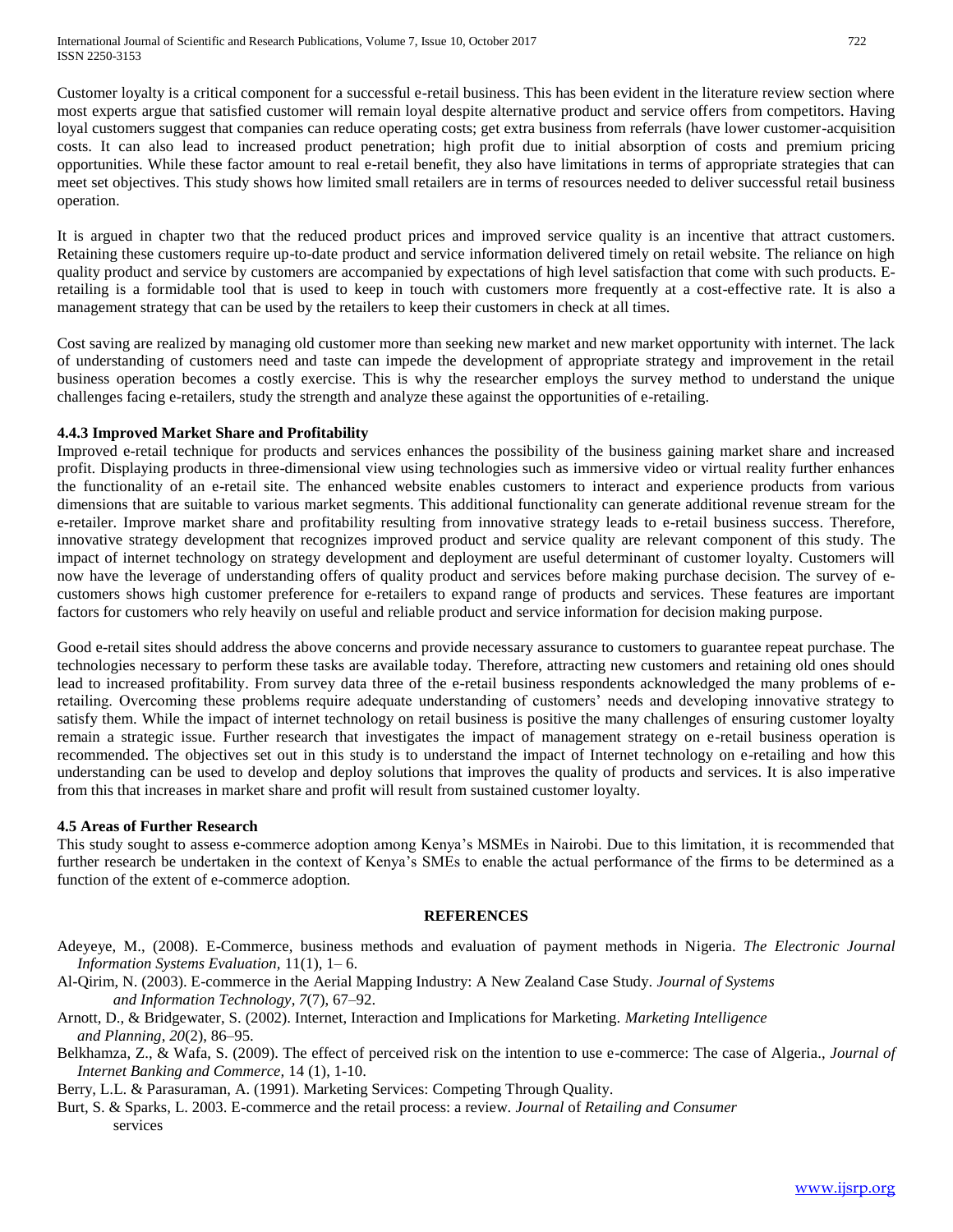- Castleman, T., & Chin, C. (2002). *E-commerce and the Competitiveness of Small Enterprises: A Study of the Restaurant Industry.* Deakin University, Melbourne.
- Chang, S. C., & Tung, F. C. (2008). An empirical investigation of students' behavioural intentions to use the online learning course websites. British Journal of Educational Technology, 39(1), 71-83.
- Daniel, E., & Grimshaw, D. (2002). An Exploratory Comparison of Electronic Commerce Adoption in Large and Small Enterprises. *Journal of Information Technology*, *17*, 133–147.
- Doherty, N., Ellis-Chadwick, F., & Hart, C. (2003). An Analysis of the Factors Affecting the Adoption of the

Internet in the UK Retail Sector. *Journal of Business Research,*, *56*(11), 887–897

- Dubelaar, C., Sohal, A., & Savic, V. (2005). Benefits, impediments and critical success factors in B2C e-business adoption, *Technovation*, 25, 1251-1262.
- Foster, B.D & Cadogan, J. W. 2000. Relationship selling and customer loyalty: an empirical investigation. *Marketing Intelligence* & *Planning*
- Grandon, E.E., & Pearson, J.M. (2004). E-commerce adoption: an empirical study of small and medium US businesses, *Information Management*, 42, 197-216.
- Hua, G. (2009). An experimental investigation of online banking adoption in China, *Journal of Internet Banking and Commerce*, 14 (1), 1-12.
- Ignacio M. & Radcliffe D. (2010) Mobile Payments Go Viral: M-PESA in Kenya. *Capco Institute's Journal of Financial Transformation, No. 32*
- Janita, I., & Chong, W. (2013). Barriers to B2B E-business adoption in Indonesian SMEs: a literature analysis. *Procedia Computer Science, 17*, 571-78
- Jeon, B. N., Han, K. S., & Lee, M. J. (2006). Determining factors for the adoption of e-business: The case of SMEs in Korea, *Applied Economics*, 38, 1905 – 1916.
- Jones, P., Beynon-Davis, P., & Muir, E. (2003). E-business Barriers to Growth within the SME Sector. *Journal of Systems and Information Technology*, *7*(1), 1–25.
- Laukkanen, T. & Pasanen, M. (2008). Mobile banking innovators and early adopters: How they differ from other online users? *Journal of Financial Services Marketing,* 13 (2), 86-94
- Lawrence, J. & Tar, U. (2010). Barriers to ecommerce in developing countries. *Information,Society and Justice,*  3(1), 23-35
- Lee, Y.H., Hsieh, Y. C., & Hsu, C.N. (2011). Adding Innovation Diffusion Theory to the Technology Acceptance Model: Supporting employees' intentions to use e-learning systems. *Educational Technology and Society*, 14 (4), 124–137.
- Love, P., Irani, Z., Li, H., Cheng, E., & Tse, R. (2001). An Empirical Analysis of the Barriers to Implementing Ecommerce in Small and Medium Sized Contractors in the State of Victoria, Australia. *Construction Innovation*, *1*, 31–41.
- Lun, Y.H.V., Lule, I., Omwansa, T.K., & Waema, T. M. (2012). Application of Technology Acceptance Model (TAM) in M-Banking Adoption in Kenya*, International Journal of Computing and ICT Research*, 6 (1).
- MacGregor, R., Waugh, P., & Bunker, D. (1996). Attitudes of Small Businesses to the Implementation and Use of IT
- Mahazir, I., Siti M., & Mohd, I. F. (2012). Determinants of electronic commerce adoption in Malaysian SMEs' furniture industry. *African Journal of Business Management*, 6(10), 3648-3661.
- Mathwick, C. (2002). Understanding the online consumer: a typology of online relational norms and behaviour. *Journal* of *Interactive Marketing,*16(1):40-55.
- Meckel, M., Walters, D., Greenwood, A., & Baugh, P. (2004). A Taxonomy of E-business Adoption and Strategies
	- in Small and Medium Sized Enterprises. *Strategic Change*, *13*, 259–269
- Mellahi, K. & Johnson, M. (2000). Does it pay to be a first-mover in ecommerce? The case of Amazon.com. *Management Decision, Vol. 38 No. 7*
- Mpofu, K.C., & Watkins-Mathys, L. (2011). Understanding ICT adoption in the small firm sector in Southern Africa. *Journal of Systems and Information Technology*, 13(2), 179 -199.
- Nguyen, T.H. (2009) Information technology adoption in SMEs: An integrated approach, *International Journal of Entrepreneurial Behaviour and Research*, 15(2),162-186.
- OECD (2013). *Electronic and mobile commerce*. Retrieved fromhttp://search.oecd.org/officialdocuments/publicdisplaydocumentpdf/?cote=DSTI/ICCP/IE/IIS%282012%291/FINAL&d ocLanguage=En
- Palvia, P. (2009). The role of trust in e-commerce relational exchange, A unified model: *Information and Management,* 46, 4, 213.
- Pan, M.J., & Jang, W.Y. (2008). Determinants of the adoption of enterprise resource planning within the technology-organization-environment framework: Taiwan's communications, *Journal of Computer Information Systems*,